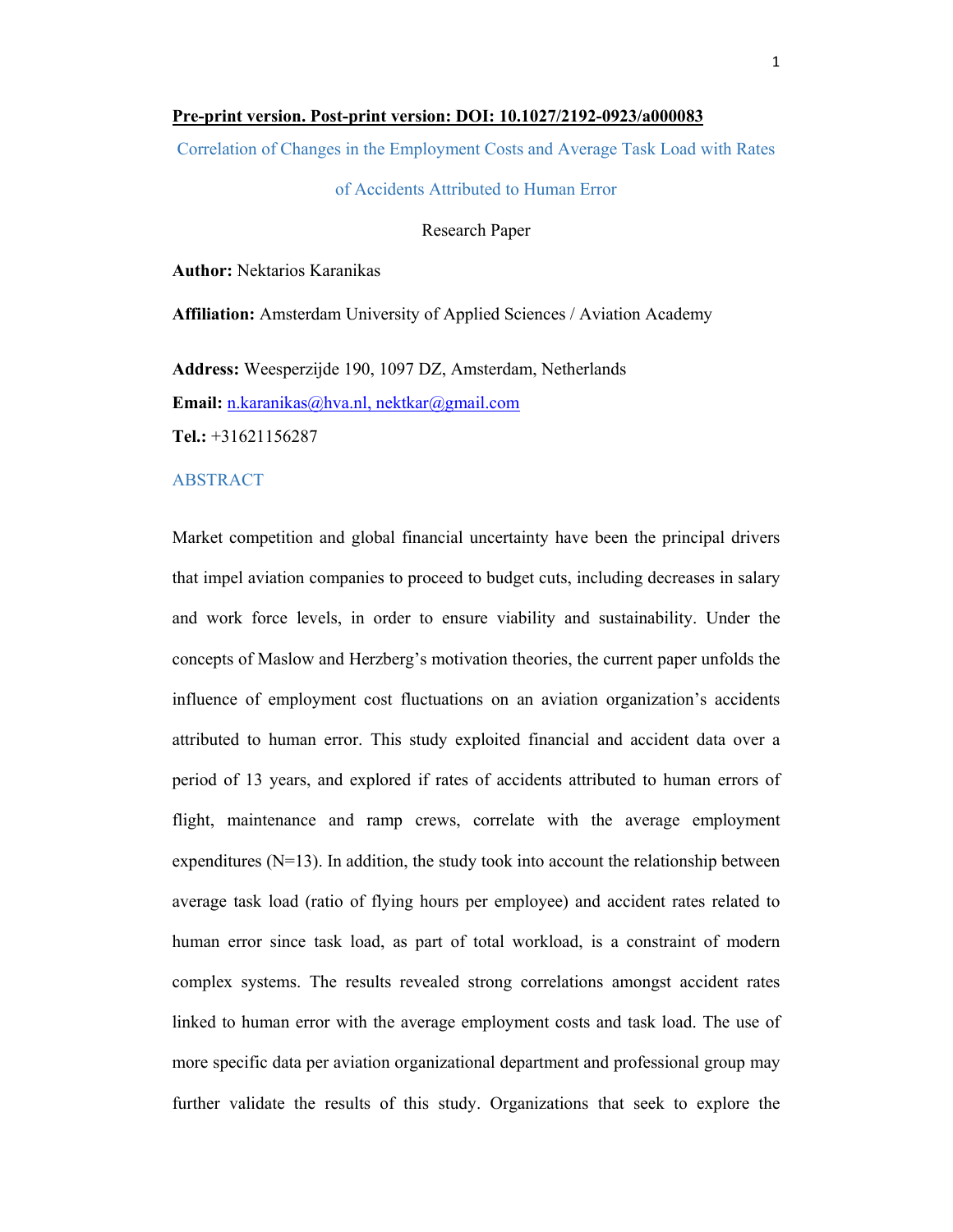association between human error and employment budget and task load might appropriately adapt the approach proposed.

Keywords: motivation, payment, accident rates, human error, task load, aviation

## 1. INTRODUCTION

## 1.2 Classic Motivation Theories

 Psychologists and safety professionals have discussed deeply and widely human error and have addressed various parameters affecting human performance, amongst which motivation plays a paramount role (e.g., Stranks, 2006; Stranks, 2008). Two of the most cited motivation theories are Maslow's hierarchy of needs (Maslow, 1954) and Herzberg's satisfaction and dissatisfaction factors (Herzberg, Mausner, & Snyderman, 1959). The former suggested that human motivation depends on the fulfilment of needs, which are subject to a hierarchical order. This specific theory remains prevalent, although it has received criticism regarding its ranking of needs (e.g., Diener & Tay, 2011; Huizinga, 1970) and promotion of "ego" (Yankelovich, 1981).

 According to Maslow's theory (1954), as cited by various authors (e.g., Griffin, 1996; Pardee, 1990), humans cannot obtain a self-actualization state if they have not fulfilled the lower levels of needs, as follows:

- The fulfilment of physiological needs (e.g., shelter, food, suitable living environment) forms the critical factor that will determine the transition to the next level.
- Since individuals satisfy physiological needs, they move to the step of guarding the environment against external and internal threats and hazards, and become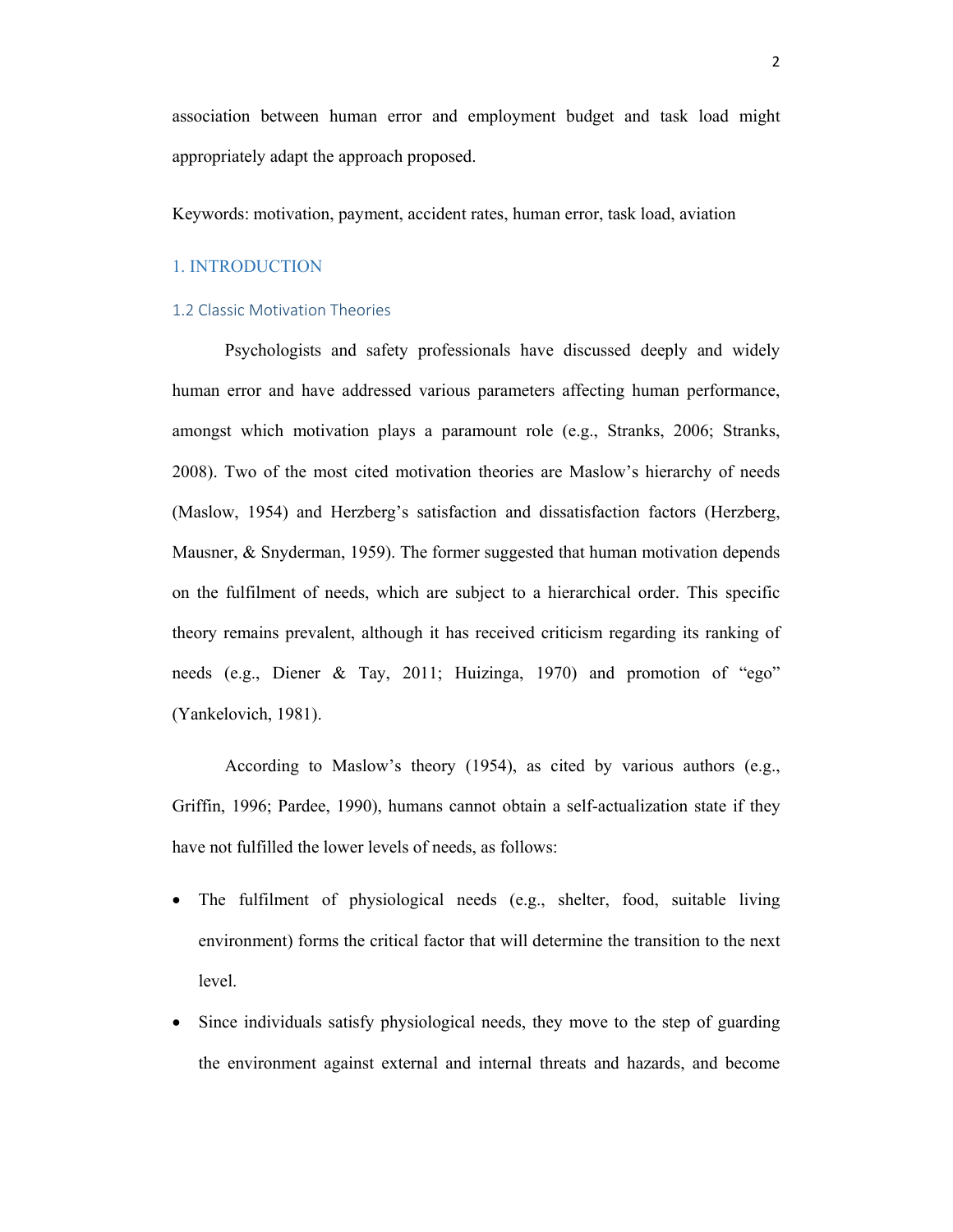aware of factors that may impede health, employment conditions and *etcetera*; this is the safety and security stage.

- Social needs such as belonging and love follow the ones of safety and security and constitute predecessors of the esteem needs.
- Esteem needs represent the human desire to achieve a high level of competency and mastery in specific fields.
- The ultimate goal is the self-actualization level at which people continuously try to increase their potential through a spectrum of initiatives (e.g., quest for deeper and wider knowledge, dissemination of humanitarian values, and self-fulfilment).

 Herzberg et al. (1959), distinguished between the hygiene and motivational factors, without considering them opposites. Under their theory, the motivational factors (e.g. job nature, recognition, responsibility, achievement and growth) can provoke either satisfaction or dissatisfaction. The hygiene factors (e.g., organizational policy, supervision, working conditions, workplace relations, salary, job security, status and personal life) cause satisfaction when they are present or dissatisfaction when they are absent.

## 1.2. Job Satisfaction and Human Error

 Both motivation theories cited above include job payment and working conditions as crucial factors related to satisfaction. Maslow (1954) rather approached human needs sharper than Herzberg et al. (1959) did. The hierarchy of needs suggests that the complete satisfaction of living conditions determine the transition to the next level (i.e. safety and security); hence, when humans do not fulfil their basic needs, they might not consider safety as of high priority, consequently, work related human errors might increase. However, whatever individuals consider satisfactory concerning their physiological needs comprises a topic of extensive debate since the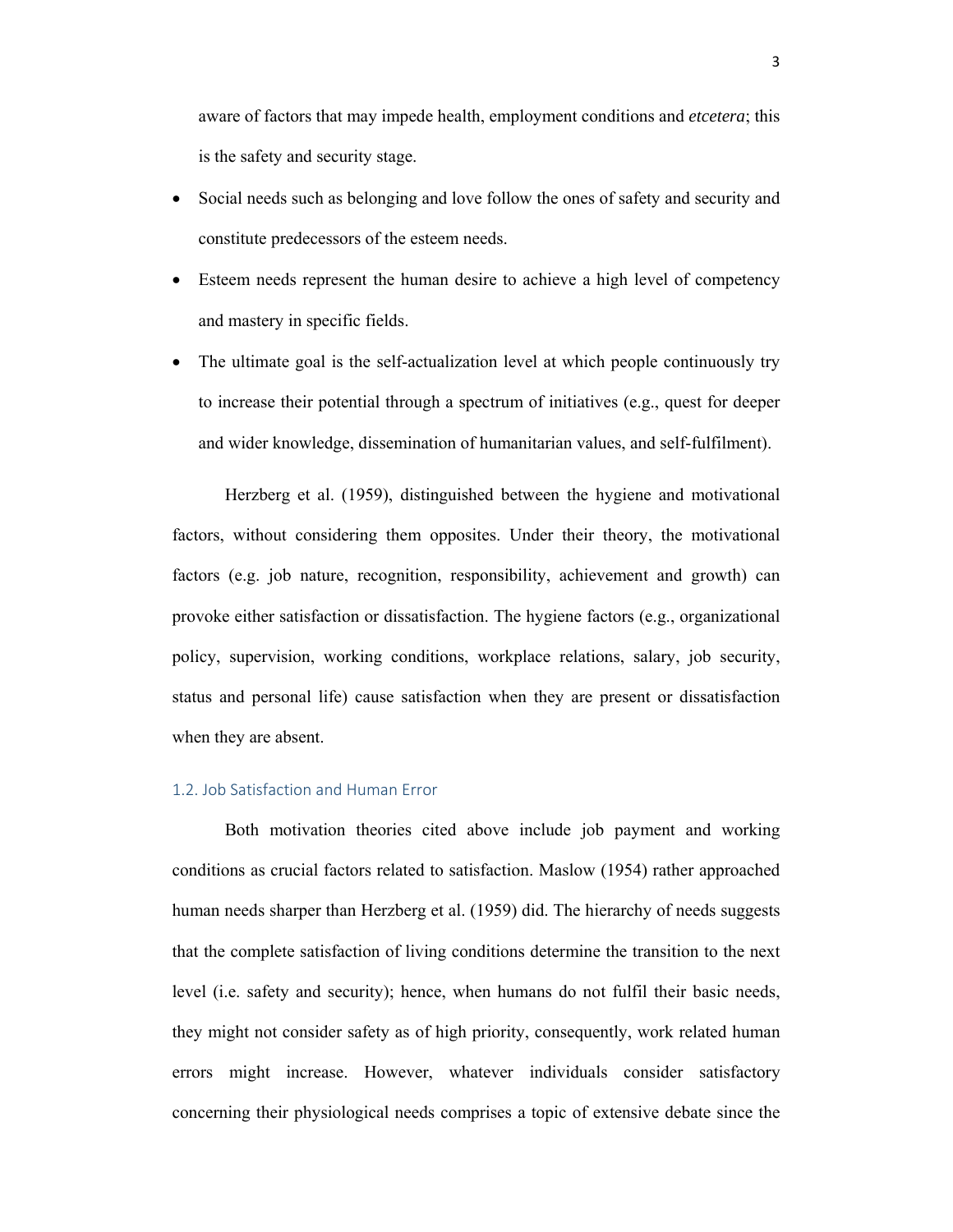perception of satisfaction varies across societies, nations, professional groups, *etcetera*. Herzberg did not consider salary and working conditions as directly related to motivation, but suggested that decreased payment and inappropriate working conditions (e.g., noise, peer-pressure and task load) are dissatisfaction factors, thus, preconditions of human error.

 International Civil Aviation Organization (ICAO, Safety Management Manual, 2013) suggested that safety management must, amongst several factors, consider the policies related to budget constraints since the latter are an error provoking factor; payment levels decrease and task load escalation are directly connected to such budget cuts. Moreover, ICAO (2004) described the interaction of the organizations with the economic and political context, including factors such as national wealth, tax base, per capita income, population size and density, economic and political stability, legislation, and education.

 Giamalis and Moschoutas (2013) explored the data of an aviation organization and compared the accident rates between two periods (i.e. 2007-2009 and 2010-2012) in order to assess the influence of the Greek financial crisis on operational safety. The authors concluded that there was an 8.5% increase in the incidents and a 10% escalation of accidents caused by human error; they further decomposed human errors into crew errors (4.8% increase) and maintenance staff errors (27% increase). Moreover, the analysis of data collected during the same study showed an overall deterioration of the working conditions during the financial crisis.

 Beyond the aviation sector, Eksler, Hollo, and Zukowska (2010) in their study regarding central European countries concluded that the socio-economic climate affected the rates of road accidents attributed to human error, but the wide range of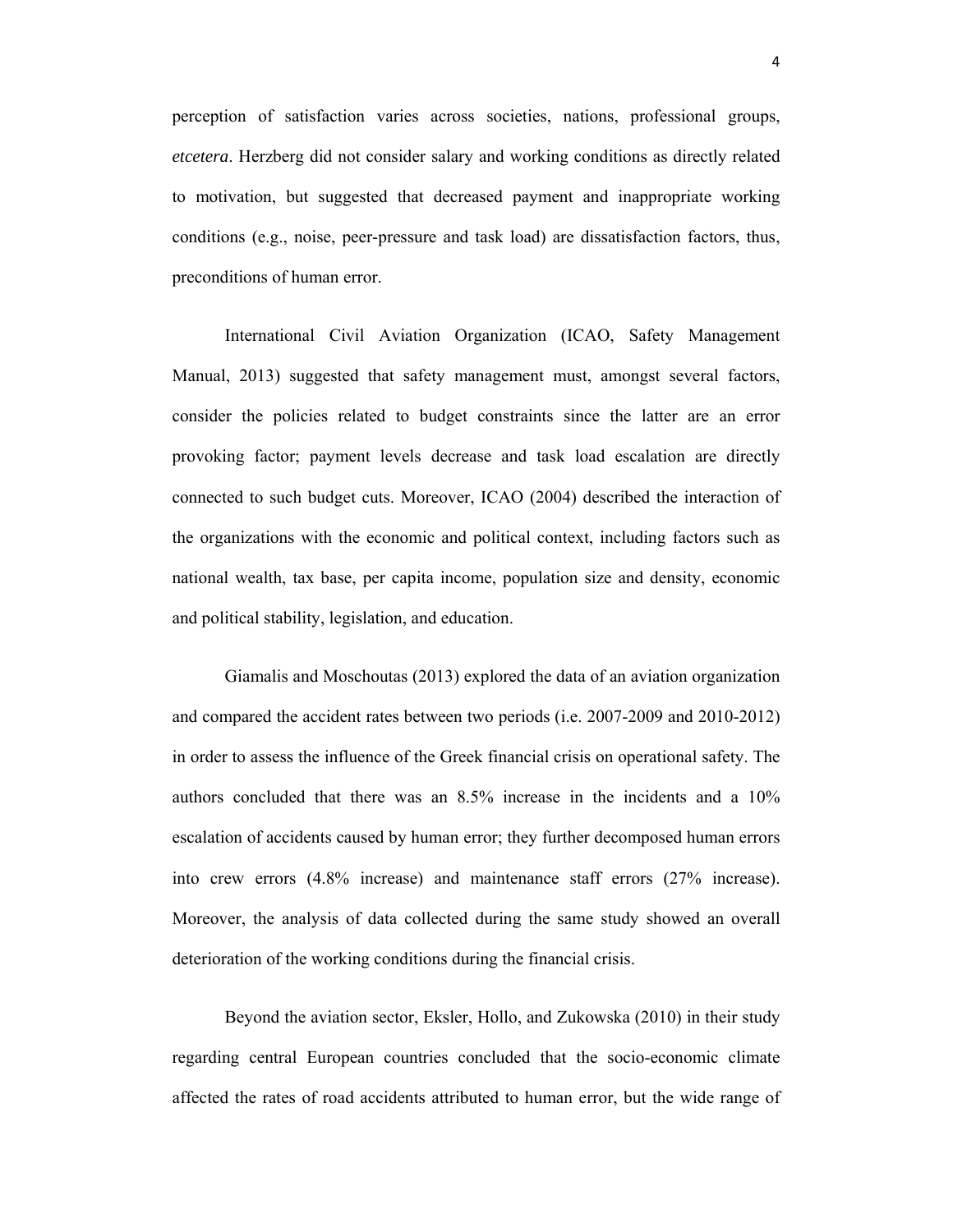contributing factors did not allow the development of a prediction model; the authors found that economic improvement was correlated with decreased road fatality trends.

## 1.3. Payment and Job Satisfaction

 Several authors have explored the relationship between payment levels and job satisfaction in various domains. However, the results of the relevant studies have been contradictory rather than supplemental. Broman, Edmund, Milner, Pentsil, and Young (2014) suggested that increases in salary were directly associated with decreases in satisfaction. Furthermore, Judge, Piccolo, Podsakoff, Rich, and Shaw (2010) in their meta-analysis of data from 92 studies, correlated pay level with job satisfaction and concluded that the former is only marginally correlated with the latter. At a more reserved view, Allsop, Eksler, Jost, and Popolizio (2009, p. 14) in their work on road safety quoted an interviewee's statement: ''It is difficult to evaluate the exact influence of the economic situation on road safety be it in a time of recession or economic boom".

 Contradictory to the literature cited above, Beutell and Wittig-Berman (1999) and Igalens and Roussel (1998) claimed that increased salary is positively related to job satisfaction. The work of Gerhart, Minette, and Rynes (2004) revealed pay as an important motivator; however, as the authors recognised, organizations should always consider the wide spectrum of motivators determining satisfaction and human performance.

 Further literature cited by Gerhart et al. (2004) referred to the relation between payment as a motivational factor, and productivity as an indicator of workforce satisfaction. Denny, Feren, Locke, McCaleb, and Shaw (1980) found that individual payment incentives caused a 30% increase in production. A similar study by Judiesch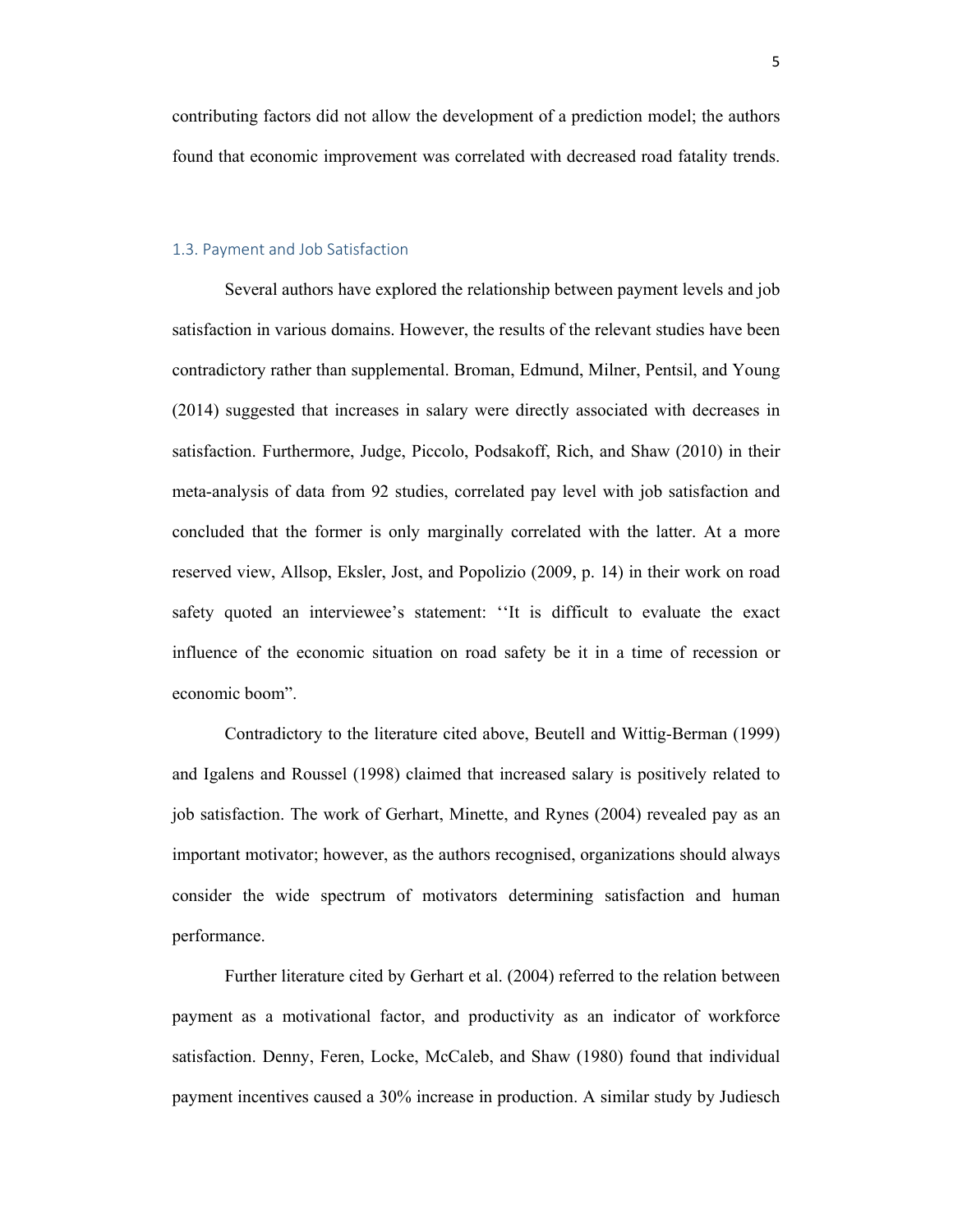(1994) calculated that pay incentives increased productivity up to 44%. Guzzo, Jette, and Katzell (1985) concluded that payment level had the greatest effect on productivity and more specifically, such effects were four times more important than the ones attributed to other intervention types. Luthans and Stajkovic (1997) computed similar effects of pay incentives, feedback and social rewards on productivity. Although Gupta, Jenkins, Mitra, and Shaw (1998) indicated a positive correlation between payment and productivity, such association was not established between payment and product quality.

## 1.4. Scope of the Research

 Rasmussen (1997) argued that economy, workload and safety constitute the principal constraints of complex systems. As the complexity of the modern world increases, the nature of human error changes and employees become more vulnerable to the numerous interconnections and interrelations of system components (e.g., Dekker, 2014; Hollnagel, 2014). However, in the light of such complexity, there has not been sufficient research on the relationship between wage fluctuations and human error rates in conjunction with task load variances, from the perspective of basic motivational theories. As Brubaker and Probst (2001) noted, the majority of the literature addresses other factors affecting safety, such as ergonomic conditions and organizational and individual characteristics.

 Therefore, taking into account suggestions from the literature regarding the relationship of payment levels and working conditions with motivation and job satisfaction, the current study exploited data from an aviation organization and explored the association between rates of accidents attributed to human error and fluctuations of employment expenditures and task load. Quantification of the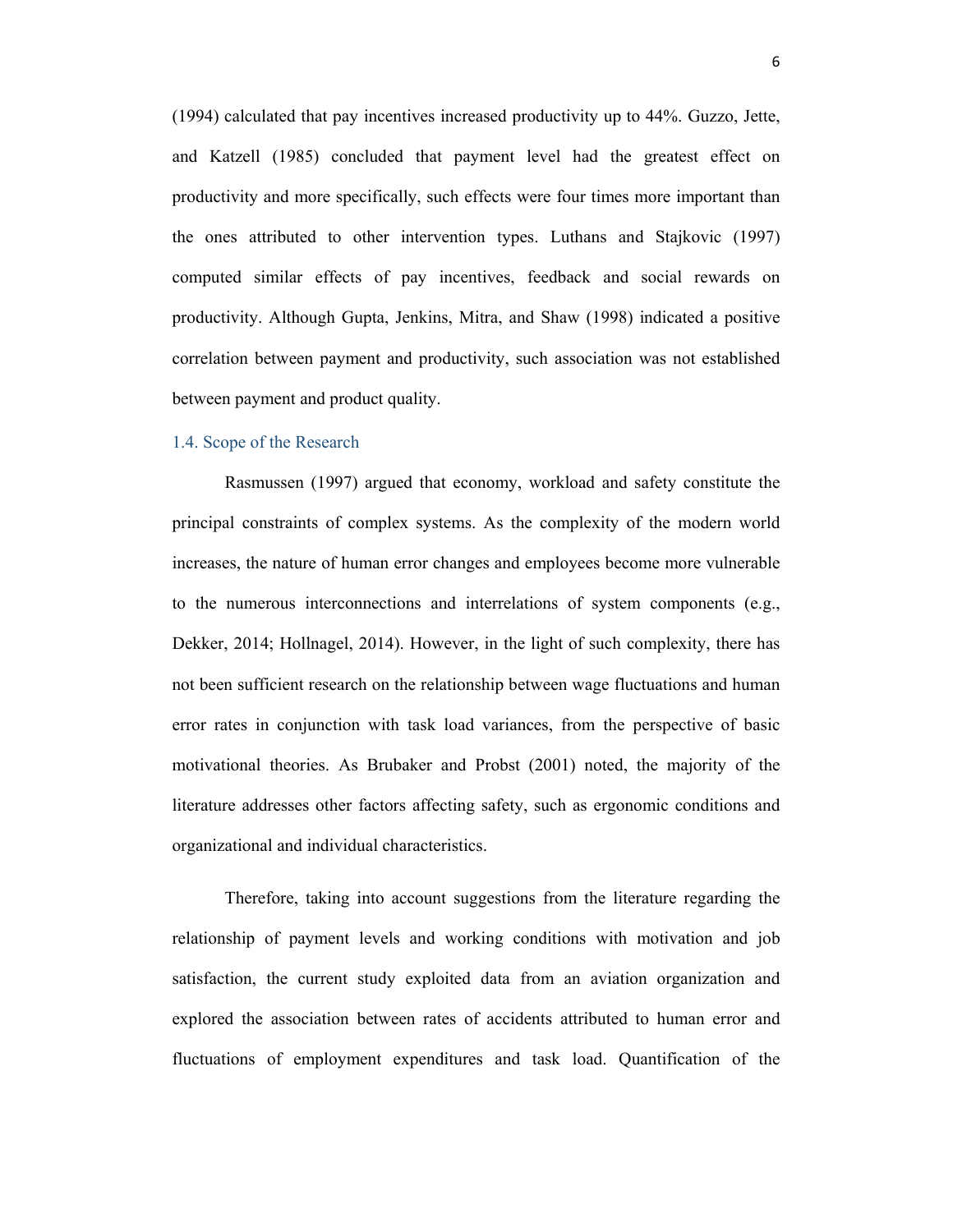relationship of such accident rates with employment costs and average task load might guide organizations and authorities towards targeted interventions.

 It is clarified that task load is defined as the time allotted to perform a task divided by this amount of time (Gawron, 2008). As Stone, Gulick, & Gabriel (1984) and Mavor, McGee, & Wickens (1997) articulated, task load does not count equally for the workload because the former does not consider cognitive activities, variations of individual factors (e.g., physiological state, skills, experience and adaptive behaviour) and system performance variability. However, albeit workload and task load are not identical terms, the latter is seen as contributor to the former and comprises part of the working conditions (e.g., Hilburn & Jorna, 1999).

### 2. METHODOLOGY

#### 2.1. Sample

 The present study was conducted in an aviation organization that operates flights, offers maintenance of aircraft and ground equipment, and has a complete range of functions to support its services (e.g., logistics, administration, financing, training, engineering, human resource management). The research exploited flight activity, financial and accident records for a period of 13 years, from 2000 to 2012, and employed the criteria explained below.

 The financial data of Table 1 were derived from annual reports that are published internally and remain confidential; the employment budget covers wages, salaries, compensations and allowance expenditures. Employment costs' breakdown analysis was not available; hence, it was not possible to explore variances within and between groups, such as job role, gender, and department. The Human Resources Department provided data of the entire employees' population for each year of study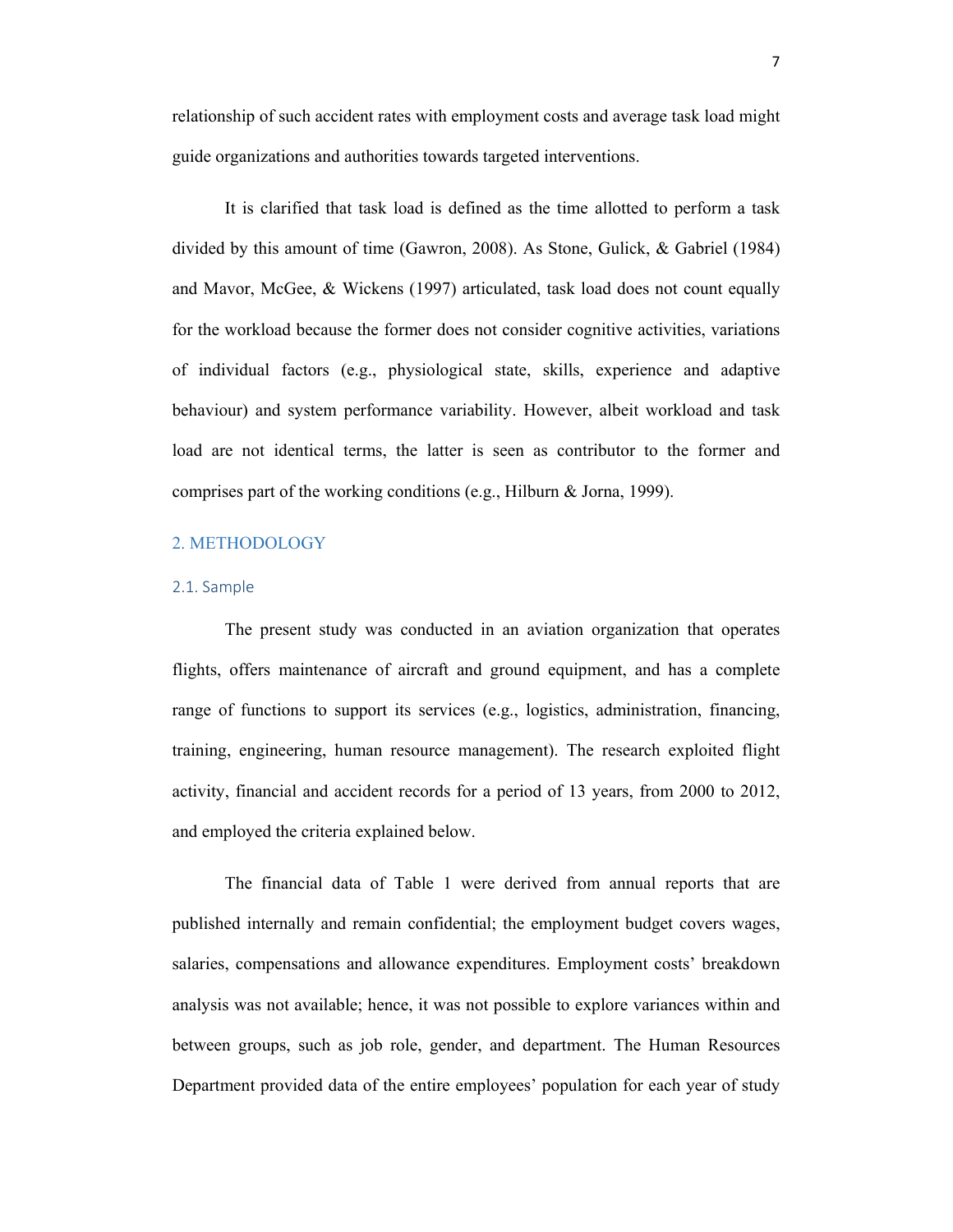| <b>YEAR</b> | <b>EMPLOYMENT</b>   | <b>TOTAL EMPLOYEES'</b> | PER CAPITA |
|-------------|---------------------|-------------------------|------------|
|             | BUDGET $(\epsilon)$ | <b>POPULATION</b>       | COST(E)    |
| 2000        | 418,002,655         | 16,964                  | 24,640.57  |
| 2001        | 448,909,573         | 17,430                  | 25,755.00  |
| 2002        | 488,794,284         | 18,155                  | 26,923.40  |
| 2003        | 546,989,955         | 19,460                  | 28,108.43  |
| 2004        | 598,033,963         | 19,634                  | 30,459.10  |
| 2005        | 641,164,054         | 21,272                  | 30,141.22  |
| 2006        | 685,422,879         | 21,224                  | 32,294.71  |
| 2007        | 687,524,234         | 21,033                  | 32,687.88  |
| 2008        | 750,901,226         | 20,329                  | 36,937.44  |
| 2009        | 750,849,890         | 20,116                  | 37,326.00  |
| 2010        | 627,077,178         | 20,251                  | 30,965.25  |
| 2011        | 643,284,000         | 19,811                  | 32,471.05  |
| 2012        | 590,900,000         | 16,964                  | 30,081.96  |

(Table 1); the average per capita cost represents the ratio of employment budget per employee.

### *Table 1: Financial and Manpower Data*

 The annual safety bulletins published by the organization under study are also confidential, distributed only internally, and comprised the source of accident data for this research. The organization does not release data for incidents, and classifies as an accident any safety event incurring costs over  $\epsilon$ 2,000 and/or minor injuries resulting to work role change or job limitations. Consistent accident data for the specific period were available only for accidents that occurred during aircraft operation and movement (i.e. pushback, taxiing, take-off, flight, landing, and parking) or aircraft maintenance and ground handling at the flight line or the maintenance hangar. Therefore, the study considered only accidents that regarded activities on aircraft and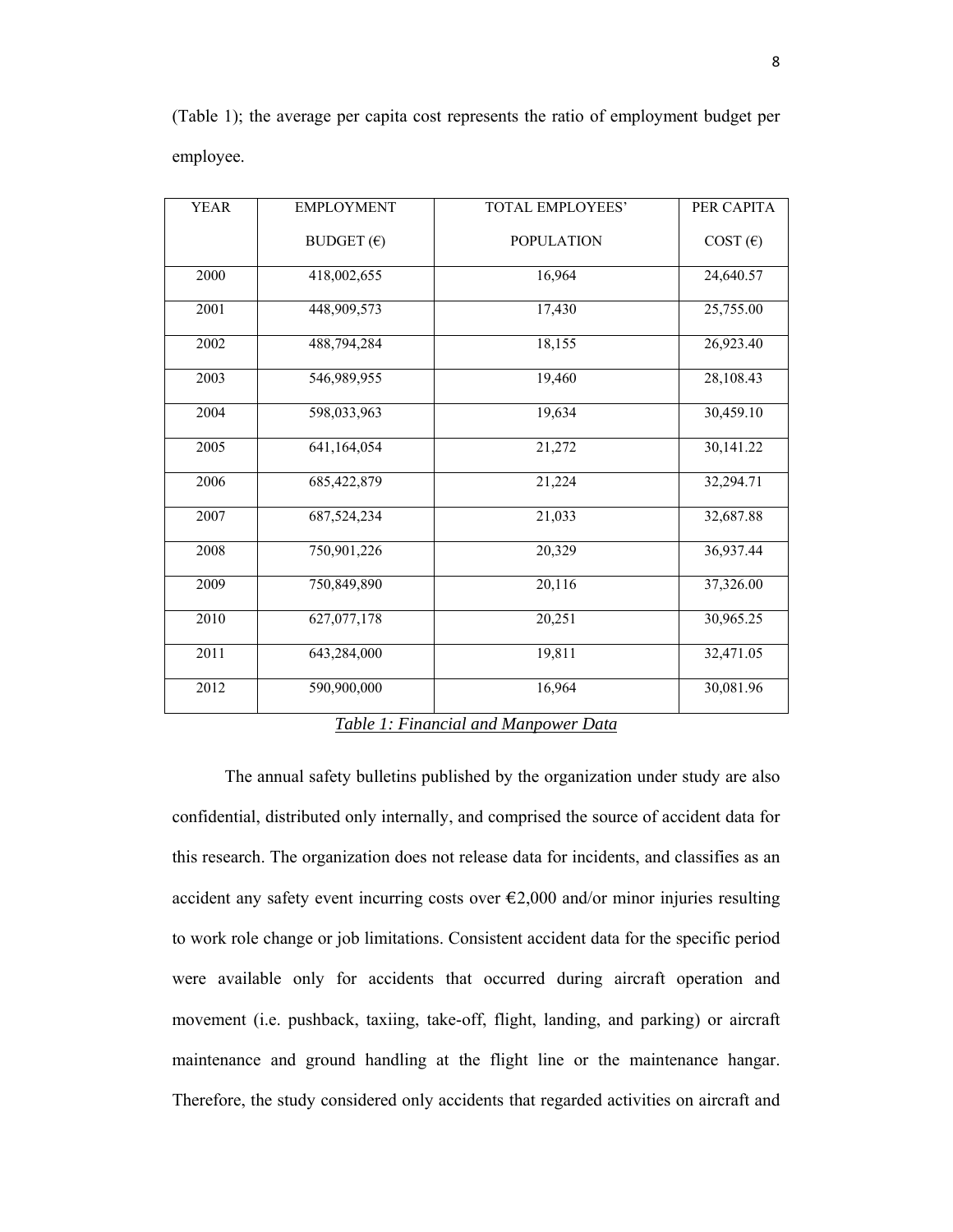explored influence of variables on human error rates of pilots and maintenance personnel directly involved in such activities.

 The researcher contemplated the arguments of modern safety thinkers, who claim a non-linear relation between accident cause and effect (e.g., Dekker, 2014; Leveson, 2004; Hollnagel, 2014). Furthermore, Karanikas (2015) discussed that organizations assign accident severity categories without counting for the extent endusers intervened into the accident progress. Under these concepts, the current research considered all human error related accidents, regardless of their classification as major or minor.

 The specific organization classifies accident factors in the categories listed below (in alphabetical ascending order):

- Bird strikes.
- Flight crew acts.
- Domestic Objects Debris (DOD).
- Foreign Objects Debris (FOD), excluding Bird Strikes.
- Maintenance personnel acts.
- Material failures, excluding DODs.
- No cause identified.
- Other factors (e.g., weather).
- Outsource depot maintenance acts.
- Supervision of flight crew and maintenance staff activities.

 The annual safety bulletins include also the flight activity per year. Thus, in order to calculate the accident rates per factor for each calendar year, the number of accidents per cause was divided by the total flying hours. Afterwards, each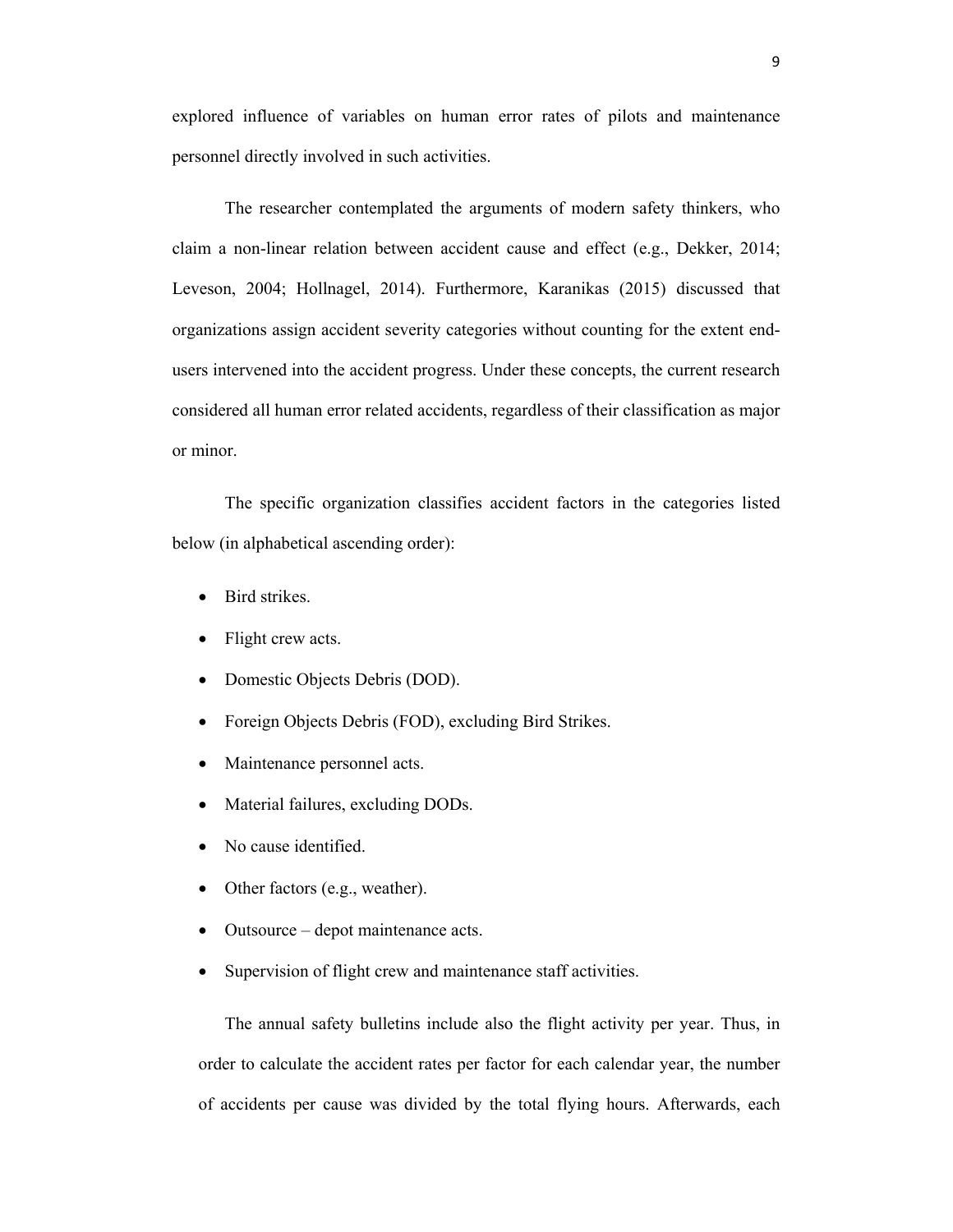fraction was multiplied by 100,000 in order to provide a convenient illustration of rates (Table 2).

 Under the scope of this research, the accident factor rates considered are the ones directly linked to human error: Supervision (column SUPERVISION ERROR RATE), Maintenance Personnel Acts (column MAINTENANCE STAFF ERROR RATE), and Flight Crew Acts (column CREW ERROR RATE). The research included all accidents attributed to human error, either as the only contributing factor or in combination with other causes (e.g., adverse weather conditions or unclear documentation).

Furthermore, two columns were added in Table 2, as follows:

- END-USER ERROR RATE, which combines accident rates attributed solely or conjointly to maintenance staff and flight crew errors, and accidents caused by FOD. It is clarified that the organization attributes the accidents due to FOD to human error, even if the accident investigators did not identify specific employees who actively contributed to an FOD accident; for instance, damage due to loose parts from equipment and aircraft are attributed to human error, such as inattention, complacency and slips. Hence, the rates of accidents attributed to "end-user error" include all cases of human errors that contributed to accidents during flight, maintenance and ground handling activities, regardless job role.
- TOTAL HUMAN ERROR RATE, which served as indicator of accidents attributed to human error regardless the function of the persons involved (operator or/and supervisor). Under this concept, the specific rate was calculated as a combination of SUPERVISION and END-USER error rates.

10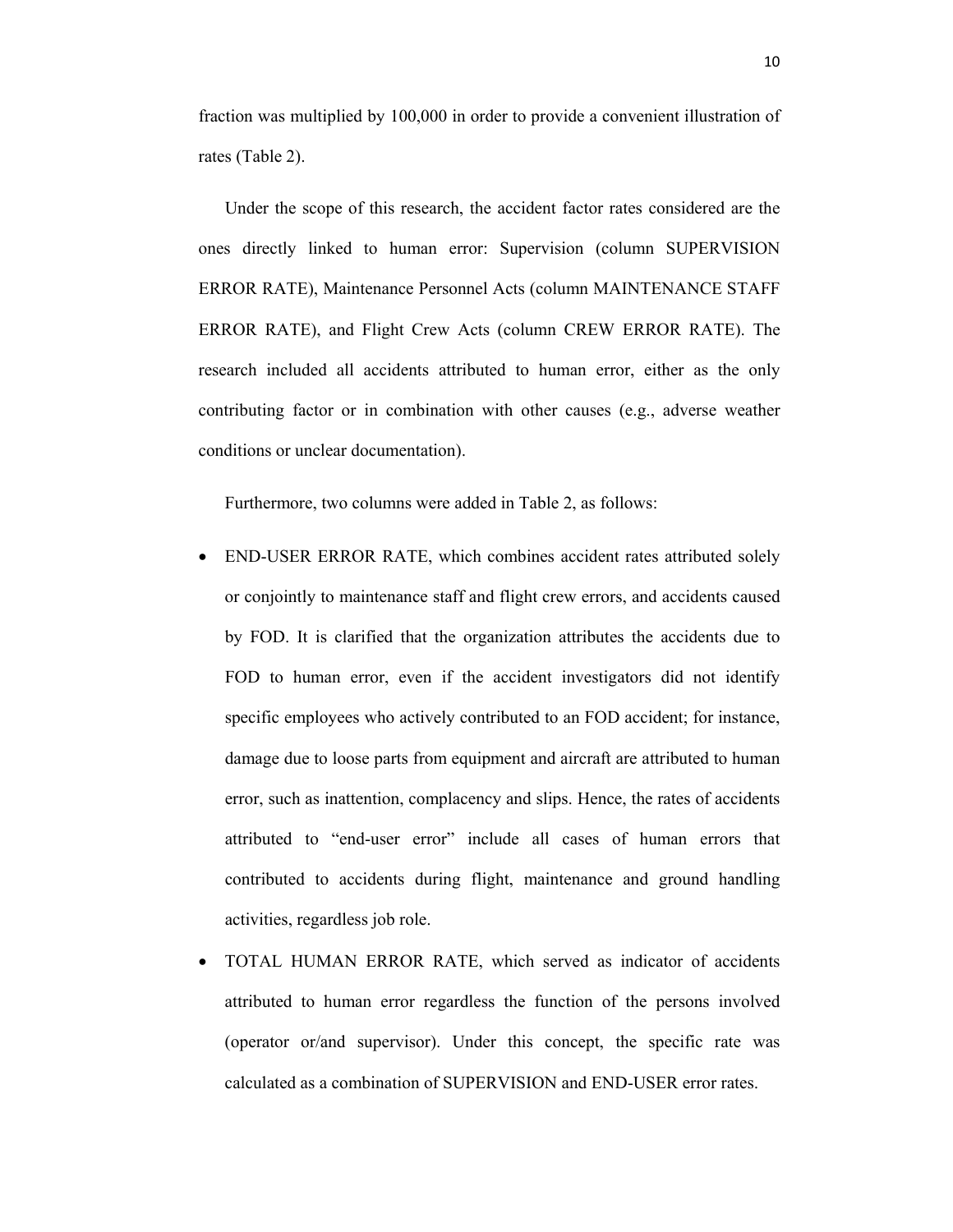It is noted that the accidents attributed to any combination of flight crew, maintenance personnel and supervisory errors, as well FOD events, were counted once in the calculation of END-USER and TOTAL HUMAN ERROR cases explained above.

| <b>YEAR</b>                        | <b>SUPERVISION</b> |             | <b>MAINTENANCE</b> |             | <b>FLIGHT CREW</b> |             | <b>END-USER</b> |             | <b>TOTAL</b> | <b>HUMAN</b> |
|------------------------------------|--------------------|-------------|--------------------|-------------|--------------------|-------------|-----------------|-------------|--------------|--------------|
|                                    | <b>ERROR</b>       |             | <b>STAFF ERROR</b> |             | <b>ERROR</b>       |             | <b>ERROR</b>    |             | <b>ERROR</b> |              |
|                                    | $ACC*$             | <b>RATE</b> | $ACC*$             | <b>RATE</b> | $ACC*$             | <b>RATE</b> | $ACC*$          | <b>RATE</b> | $ACC*$       | <b>RATE</b>  |
| 2000                               | 21                 | 20.55       | 26                 | 25.44       | 25                 | 24.46       | 33              | 32.29       | 55           | 53.81        |
| 2001                               | 29                 | 28.69       | 14                 | 13.85       | 22                 | 21.76       | 37              | 36.60       | 45           | 44.52        |
| 2002                               | 9                  | 8.60        | 13                 | 12.42       | 14                 | 13.38       | 18              | 17.20       | 30           | 28.67        |
| 2003                               | 20                 | 18.34       | 15                 | 13.75       | 25                 | 22.92       | 34              | 31.18       | 47           | 43.10        |
| 2004                               | 19                 | 16.53       | 14                 | 12.18       | 21                 | 18.27       | 34              | 29.57       | 46           | 40.01        |
| 2005                               | 24                 | 22.38       | 17                 | 15.85       | 17                 | 15.85       | 34              | 31.70       | 45           | 41.96        |
| 2006                               | 17                 | 17.12       | 9                  | 9.06        | 21                 | 21.15       | 33              | 33.23       | 39           | 39.27        |
| 2007                               | 17                 | 16.88       | 5                  | 4.96        | 12                 | 11.91       | 20              | 19.85       | 22           | 21.84        |
| 2008                               | 11                 | 10.81       | 8                  | 7.86        | 10                 | 9.83        | 14              | 13.76       | 20           | 19.66        |
| 2009                               | 16                 | 15.71       | $\overline{3}$     | 2.95        | 11                 | 10.80       | 15              | 14.73       | 20           | 19.64        |
| 2010                               | 14                 | 15.78       | $\overline{3}$     | 3.38        | 10                 | 11.27       | 15              | 16.90       | 17           | 19.16        |
| 2011                               | 8                  | 10.19       | 5                  | 6.37        | 4                  | 5.09        | 10              | 12.73       | 18           | 22.92        |
| 2012                               | $\overline{3}$     | 4.61        | 8                  | 12.28       | 8                  | 12.28       | 8               | 12.28       | 19           | 29.17        |
| ACC*: Number of accidents recorded |                    |             |                    |             |                    |             |                 |             |              |              |

*Table 2: Accident Factors' Rates per 100,000 flying hours* 

Table 3 presents examples of accidents attributed to human error and included

in Table 2 data.

| <b>STAFF INVOLVED</b> | <b>ACTIVITY</b>       | <b>ERROR</b>           | <b>OUTCOME</b>    |
|-----------------------|-----------------------|------------------------|-------------------|
| Flight Crew           | Flight                | Failure to complete    | Wheels-up         |
|                       |                       | landing checklist      | (belly) landing   |
|                       | Ground Movement       | Choosing the wrong     | Ground collision  |
|                       |                       | taxiway                | with another      |
|                       |                       |                        | aircraft          |
| Maintenance Staff     | Flight Line Service   | Access panel not fully | Panel detached    |
|                       |                       | secured                | during take-off   |
|                       | Maintenance in Hangar | Incomplete hydraulic   | Loss of hydraulic |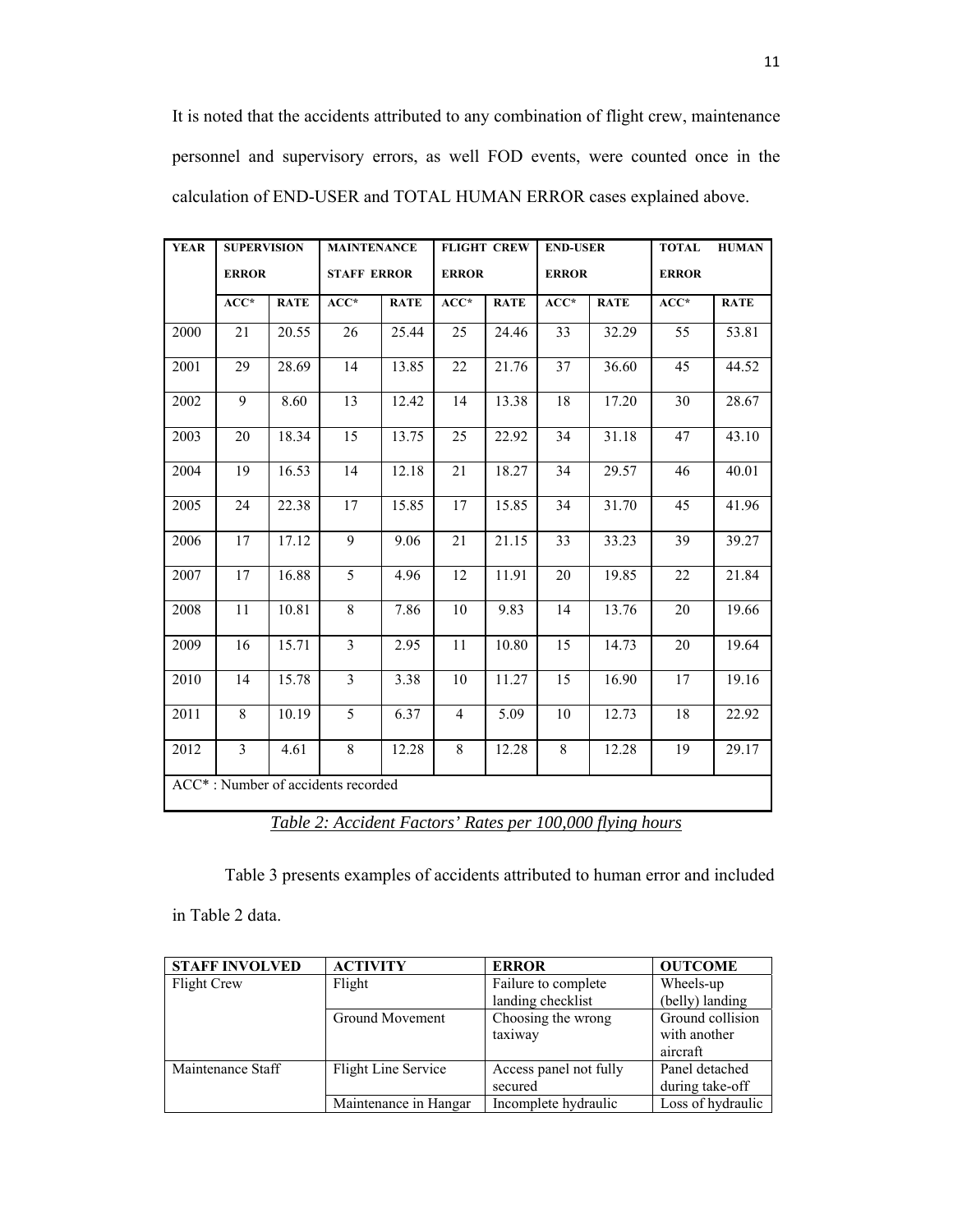| <b>STAFF INVOLVED</b>                                            | <b>ACTIVITY</b>       | <b>ERROR</b>                                                                    | <b>OUTCOME</b>                                                                                                |  |
|------------------------------------------------------------------|-----------------------|---------------------------------------------------------------------------------|---------------------------------------------------------------------------------------------------------------|--|
|                                                                  |                       | pump installation                                                               | pressure in No 1<br>system during<br>flight                                                                   |  |
| End-user (Flight Crew<br>and Maintenance Staff<br>Acts combined) | Maintenance in Hangar | Loose object left inside<br>engine                                              | No 1 engine<br>failure and abort<br>of take-off,                                                              |  |
|                                                                  | Flight                | Wrong decision to abort<br>take-off                                             | leading to<br>runway<br>excursion                                                                             |  |
| Supervision                                                      | Ground Handling       | Poor coordination of<br>ramp activities                                         | Vehicle crashed<br>on aircraft<br>fuselage                                                                    |  |
| Total (End-user and<br>Supervision acts<br>combined)             | Ground Handling       | Personal object left by<br>technician in engine air-<br>intake duct             | Foreign object<br>suction from No<br>2 engine during<br>taxiing and late<br>response from<br>crew, leading to |  |
|                                                                  | Ground Handling       | Failure of supervisor to<br>impose safety standards<br>during aircraft handling |                                                                                                               |  |
|                                                                  | Flight                | Crew failed to stop<br>immediately No 2 engine<br>upon failure                  | severe damages<br>in engine<br>compressor                                                                     |  |

*Table 3: Examples of Accidents Attributed to Human Error*

## 2.2. Dependent and Independent Variables

 The following figures served as independent variables in order to explore correlations with Table 2 variables:

- Per capita cost (see Table 1).
- Ratio of flying hours per employee (AVERAGE TASK LOAD variable). This variable illustrated the average task load per employee for each flying hour.

 Taking into account the small sample size, Spearman's correlation tests were performed using PASW 18 Statistics software package. As a first stage, correlation between each independent and dependent variable was calculated. Afterwards, partial correlations were conducted in order to search for the association between each of the two independent variables and the dependent variables, while controlling the other independent variable. The significance level for the tests was set to 0.05.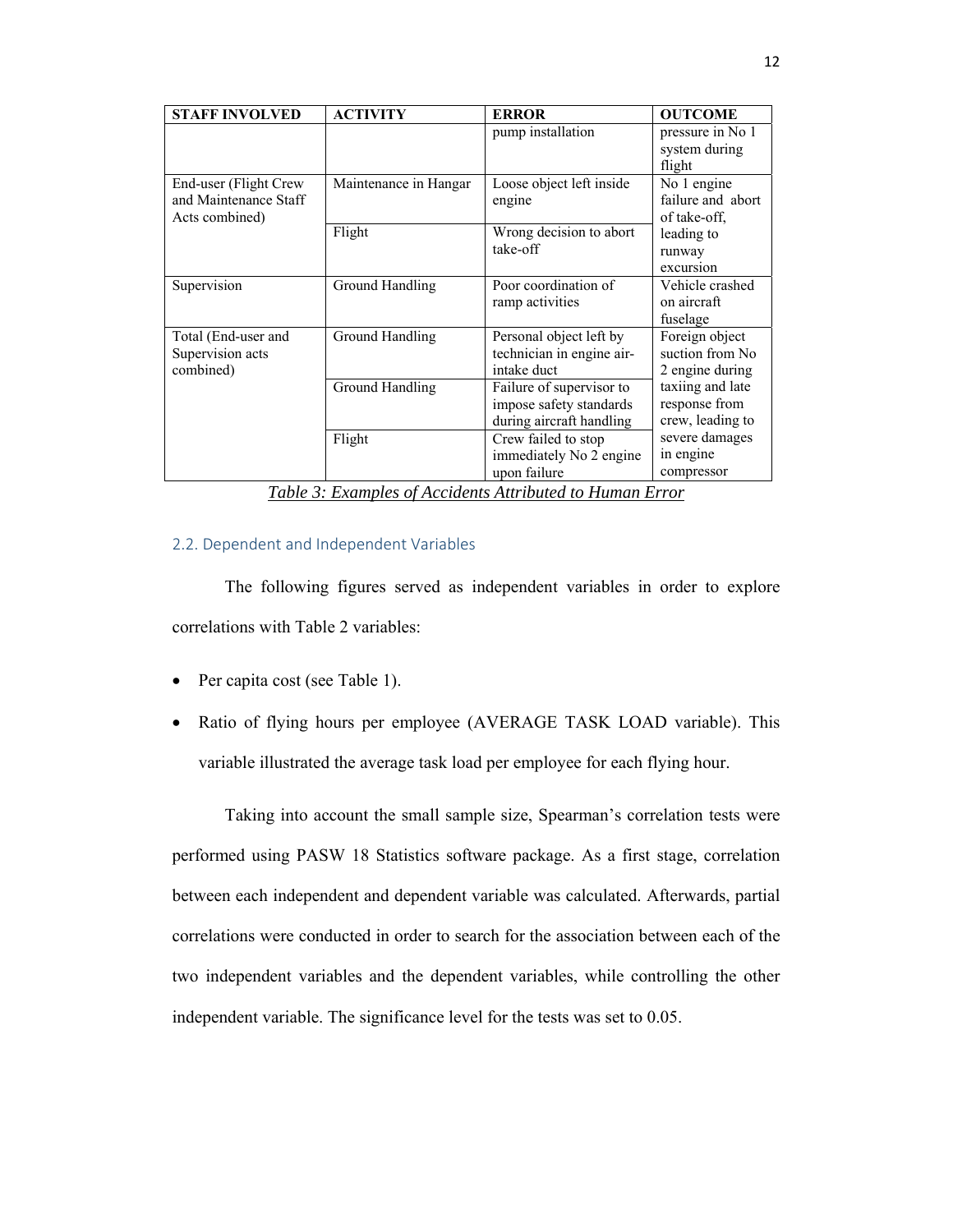#### 2.2. Assumptions

 In order to evaluate the potential relationships amongst the variables discussed above, the researcher in consultation with the organization under study applied the following approximations:

- Any fluctuation of employment costs affected proportionally all professional groups of the organization (e.g., percentage of salary reductions or increases were equal for pilots and technicians) and followed the same escalating or declining patterns for all staff annually.
- The flying activity of the aviation organization steered proportionally the task load of all supporting activities (e.g., increase in flying activity brought escalation of maintenance demands). Therefore, the fluctuation of flight hours served as valid estimator of the overall task load variance.
- $\bullet$  The annual staff turnover has been less than 2%, hence, the employees' population over time was considered homogeneous.
- Apart from the task load, the various factors affecting the workload (i.e. peer pressure, environmental conditions and mental workload) remained almost constant each year of reference.

 Moreover, the study did not account for inflation rates of employment costs because conversion of monetary figures to 2012 or today equivalents, would require a similar conversion of accident rates; correlations between one adjusted variable (employment cost) and a variable not adjusted (accident rates) would not claim validity. However, there have not been published indexes, methods, or underlying theories for converting accident rates to future equivalents. Even if direct accident costs are subjected to inflation, inevitable indirect costs and intangible adverse effects could not be transformed to today values. Accidents occur in a broad organizational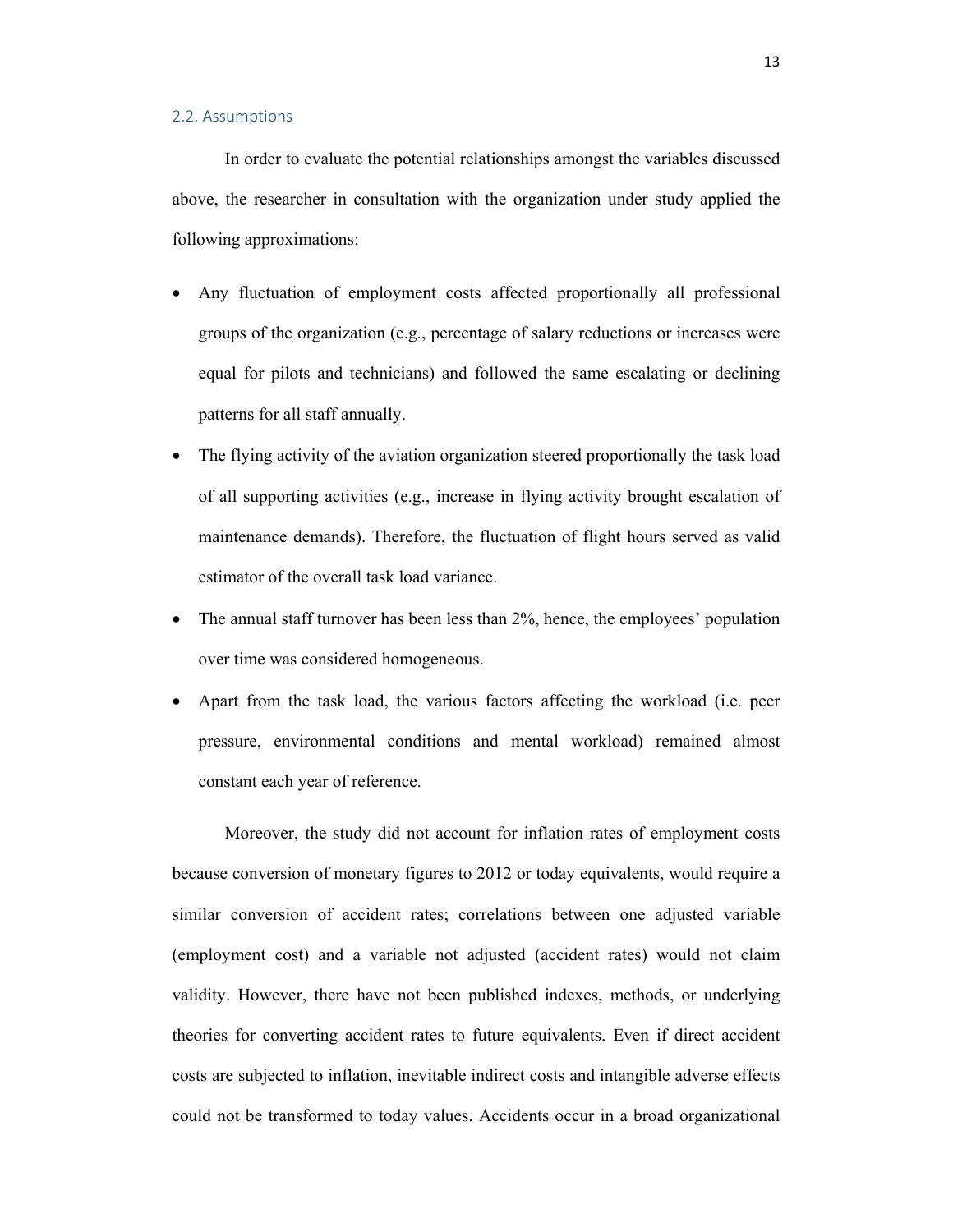and social context that varies over time, and they can be "explained" only with reference to specific conditions. Therefore, the researcher assumed a "stable" context only within each year of study.

# 3. RESULTS

 Table 4 presents the results of the correlations, with the significant ones underlined. Scatterplots of significant bivariate correlation results are presented in the Appendix.

|                                   | DEPENDENT VARIABLES (ACCIDENT RATES ATTRIBUTED TO: ) |                    |                |              |              |  |  |
|-----------------------------------|------------------------------------------------------|--------------------|----------------|--------------|--------------|--|--|
| <b>INDEPENDENT</b>                |                                                      |                    | <b>FLIGHT</b>  | END-         | <b>TOTAL</b> |  |  |
|                                   | <b>SUPERVISION</b>                                   | <b>MAINTENANCE</b> | <b>CREW</b>    | <b>USER</b>  | <b>HUMAN</b> |  |  |
| <b>VARIABLES</b>                  | <b>ERROR</b>                                         | <b>STAFF ERROR</b> | <b>ERROR</b>   | <b>ERROR</b> | <b>ERROR</b> |  |  |
|                                   | Bivariate correlations (Spearman's coefficient)      |                    |                |              |              |  |  |
|                                   |                                                      |                    |                |              |              |  |  |
| <b>AVERAGE TASK LOAD</b>          | $\rho = 0.505$                                       | $p = 0.549$        | $p = 0.637$    | $p=0.599$    | $p = 0.588$  |  |  |
| (=ratio of flying hours /         | $p=0.078$                                            | $p=0.052$          | $p=0.019$      | $p=0.031$    | $p=0.035$    |  |  |
| employee)                         |                                                      |                    |                |              |              |  |  |
| PER CAPITA COST                   | $p = -0.374$                                         | $p = -0.868$       | $p = -0.780$   | $p = -0.505$ | $p = -0.791$ |  |  |
|                                   | $p=0.209$                                            | $p=0.000$          | $p=0.002$      | $p=0.780$    | $p=0.001$    |  |  |
|                                   | Partial correlations (Spearman's coefficient)        |                    |                |              |              |  |  |
| <b>AVERAGE TASK LOAD</b>          | $\rho = 0.393$                                       | $p = 0.238$        | $\rho = 0.438$ | $p = 0.457$  | $p = 0.342$  |  |  |
| <b>PER</b><br>(controlling<br>for | $p=0.103$                                            | $p=0.228$          | $p = 0.077$    | $p=0.068$    | $p=0.138$    |  |  |
| <b>CAPITA COST)</b>               |                                                      |                    |                |              |              |  |  |
| PER CAPITA COST                   | $p = -0.152$                                         | $p = -0.817$       | $p = -0.684$   | $p = -0.286$ | $p = -0.704$ |  |  |
| (controlling for AVERAGE          | $p=0.318$                                            | $p=0.001$          | $p=0.007$      | $p=0.184$    | $p=0.005$    |  |  |
| <b>TASK LOAD)</b>                 |                                                      |                    |                |              |              |  |  |

*Table 4: Spearman's Correlation Coefficient Results (N=13)* 

The results of Spearman's correlation coefficient application suggested that:

- 1. The lower the expenditure per employee, the higher:
	- The rate of accidents attributed to maintenance staff errors ( $\rho$ = -0.868,

p= 0.000)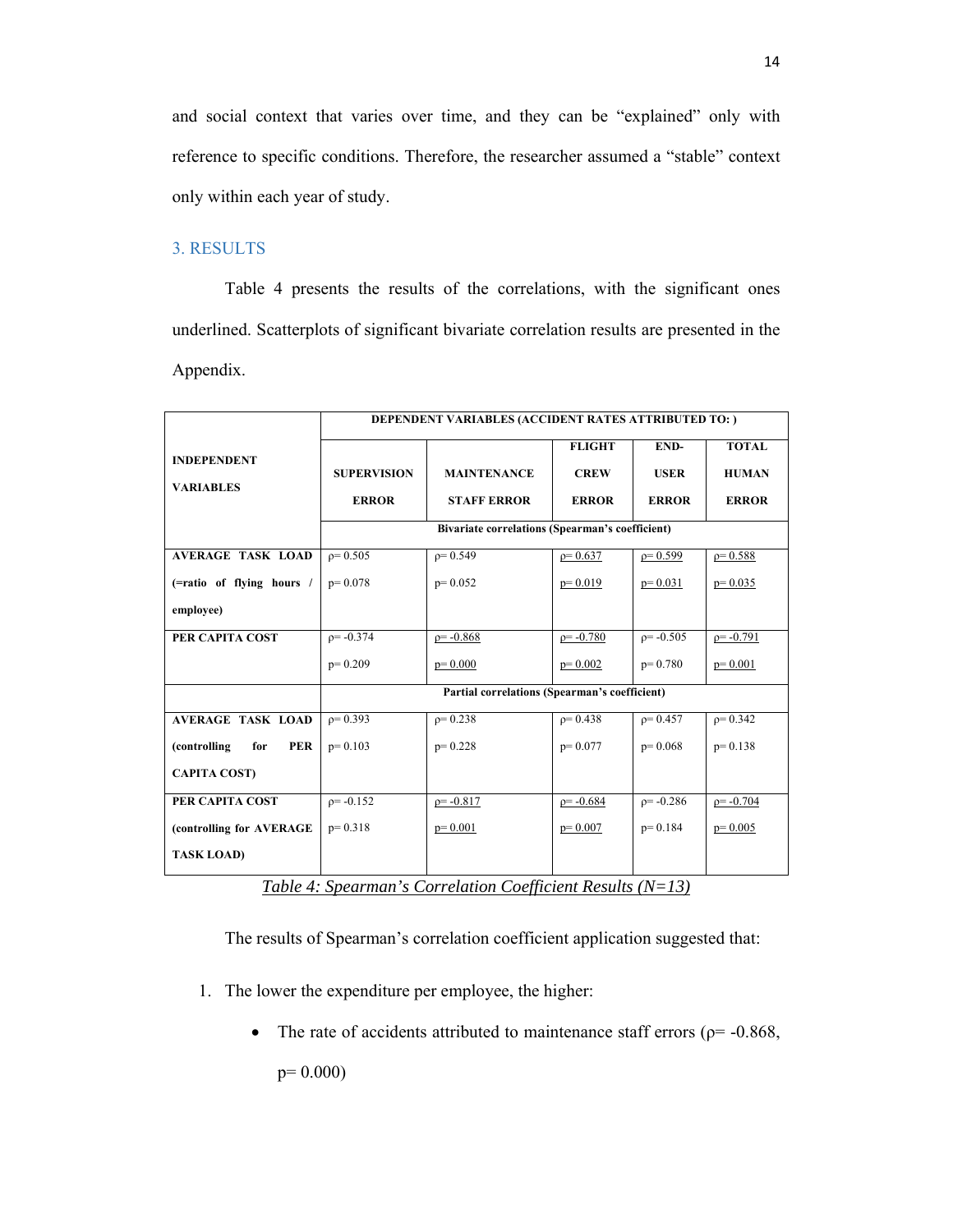- The rate of accidents attributed to flight crew errors ( $\rho$ = -0.780,  $p$ = 0.002)
- The rate of accidents attributed to human errors when considering all job functions and roles ( $\rho$ = -0.791,  $p$ = 0.001).
- 2. The higher the average task load, the higher:
	- The rate of accidents attributed to flight crew errors ( $p= 0.637$ ,  $p=$ 0.019)
	- The rate of accidents attributed to end-users errors concerning all job roles (ρ= 0.599, p= 0.031)
	- The rate of accidents attributed to human error when considering all job functions and roles ( $\rho$ = 0.588,  $p$ = 0.035).
- 3. When controlling for the average task load, the lower the average expenditure per employee, the higher:
	- The rate of accidents attributed to maintenance staff error ( $p=$  -0.817, p= 0.001)
	- The rate of accidents attributed to flight crew error ( $p=$  -0.684,  $p=$ 0.007)
	- The rate of accidents attributed to human error when considering all job functions and roles ( $\rho$ = -0.704,  $p$ = 0.005).

## 4. DISCUSSION

 The results presented in the previous section provide some evidence for the influence of employment costs and task load on accident rates attributed to human error. According to the bivariate correlation results of Table 4: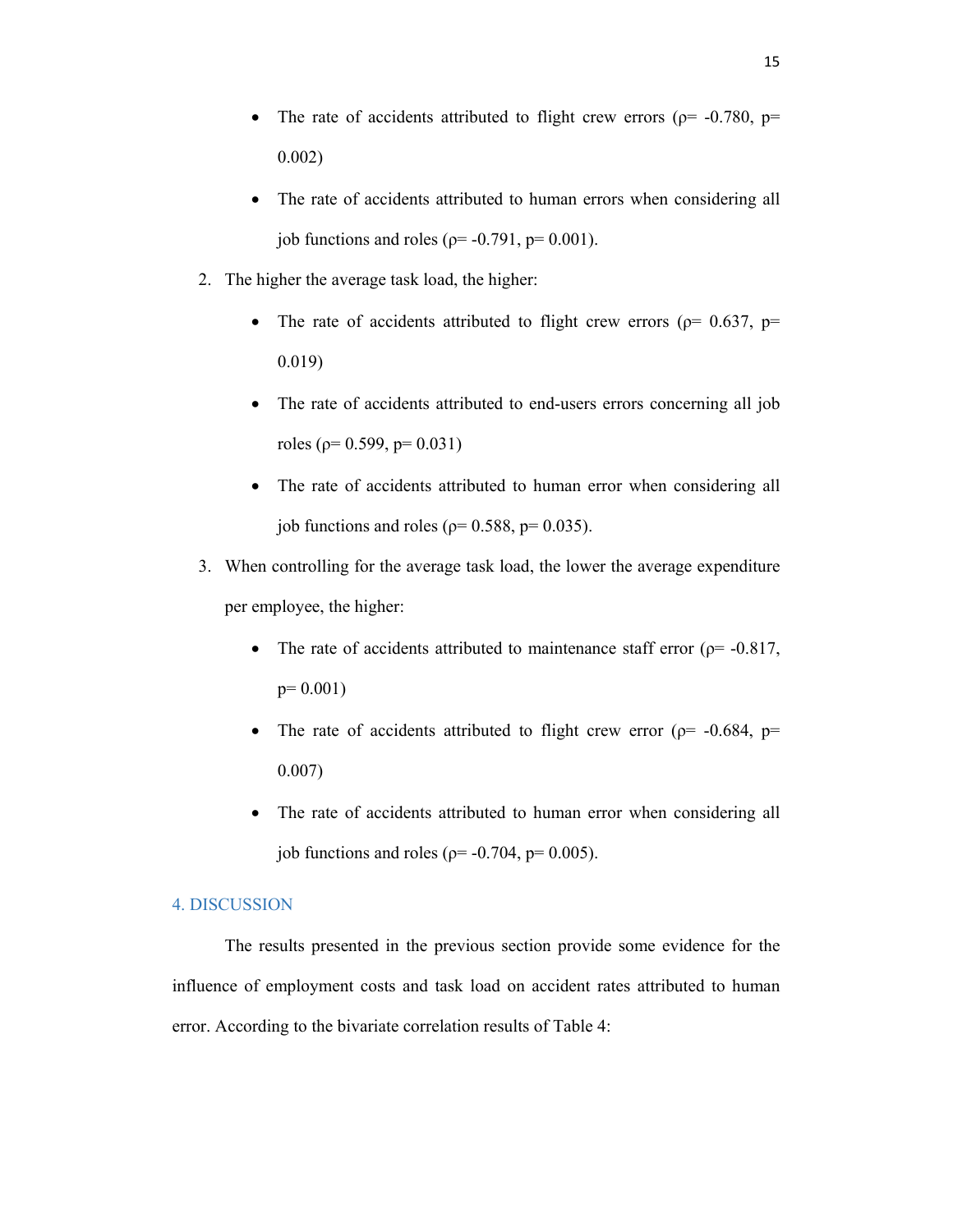- The accident rates attributed to flight crew errors were associated with all independent variables concerned in bivariate correlations. Lower employment costs and higher task load were related to higher accident rates attributed to human errors of the specific professional group.
- The cost per capita influenced significantly and negatively the rates of accidents attributed to maintenance personnel errors. However, it seems that task load did not affect significantly the specific accident rates. This might indicate that the variance of task load concerning maintenance staff was not high enough to cause severe implications on their performance, or this professional group compensated higher task loads by other means (e.g., intensive supervision, increased awareness).
- The rates of accidents attributed to end-user error were positively associated with the average task load.
- The partial correlation results indicated that the lower the per capita cost, the higher the rates of accidents attributed to flight crew, maintenance staff and enduser errors in general, when the task load was controlled.

 The results of bivariate and partial correlations are consistent with the literature regarding employee satisfaction and motivation sourcing partially from payment levels and working conditions. One important issue revealed from the results is the significant influence of employment budget on flight crew and maintenance staff errors, as well as on overall human error rates regardless of the task load. On the other side, when the per capita cost was controlled, no significant associations were observed between average task load and accident rates attributed to human errors. The two aforementioned results imply that payment had a greater influence in human performance than task load.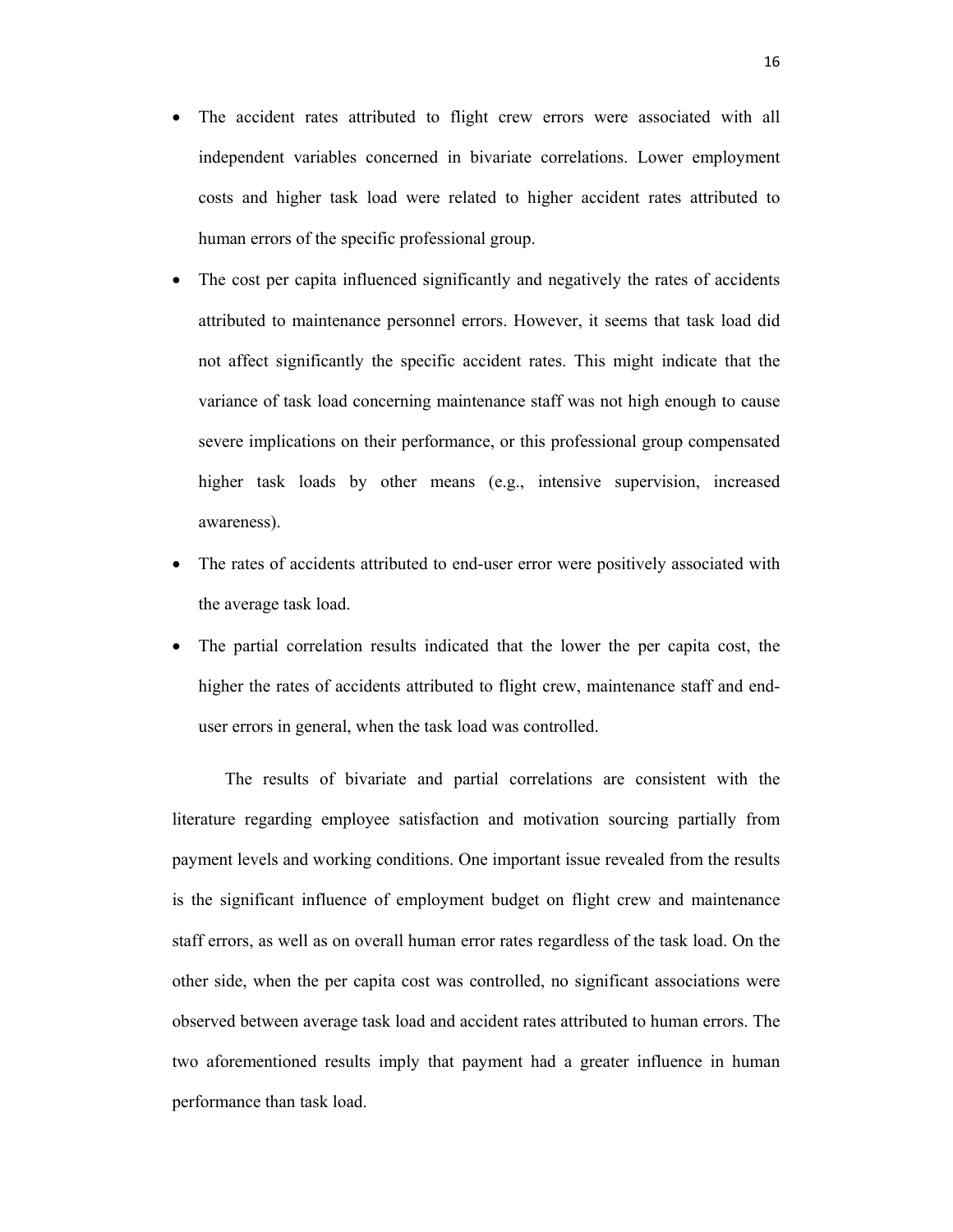Interestingly, the current research did not reveal a strong relationship between average employment cost and task load on accidents attributed to supervisory errors. It might be presumed that the accumulated professional experience of this group compensates for the fluctuation of employment budget and task load. Thus, the enduser level demonstrates more vulnerability to working condition changes than the oversight level.

## 5. CONCLUSIONS

 The specific research correlated employment budget and task load fluctuations with rates of accidents attributed to human errors of pilots and maintenance personnel directly involved in all phases of aircraft operation, handling and maintenance. The analysis of data from a single aviation organization, the unavailability of data for incidents and Occupational Health and Safety related events, and the lack of data for other professional groups, are limitations for the generalizability of the current study. Furthermore, it must be pointed that since human nature and performance are highly variable (e.g., Dekker, 2002; Hollnagel, 2012, 2014) and dependent on many factors, any attempt to model individual effects on human error, such as the ones explored in this work, would claim only limited validity.

 Actually, the fact that payment and task load are not the only factors that influence human error, may shape an opportunity for organizations that encounter financial problems and proceed to budget reductions in order to ensure their sustainability. More specifically, organizations can partially compensate the impact of employment costs decline by strengthening the rest of the factors addressed by Herzberg et al. (1959), such as recognition and advancement. This was reflected in the study of Giamalis and Moschoutas (2013), who concluded that an increase of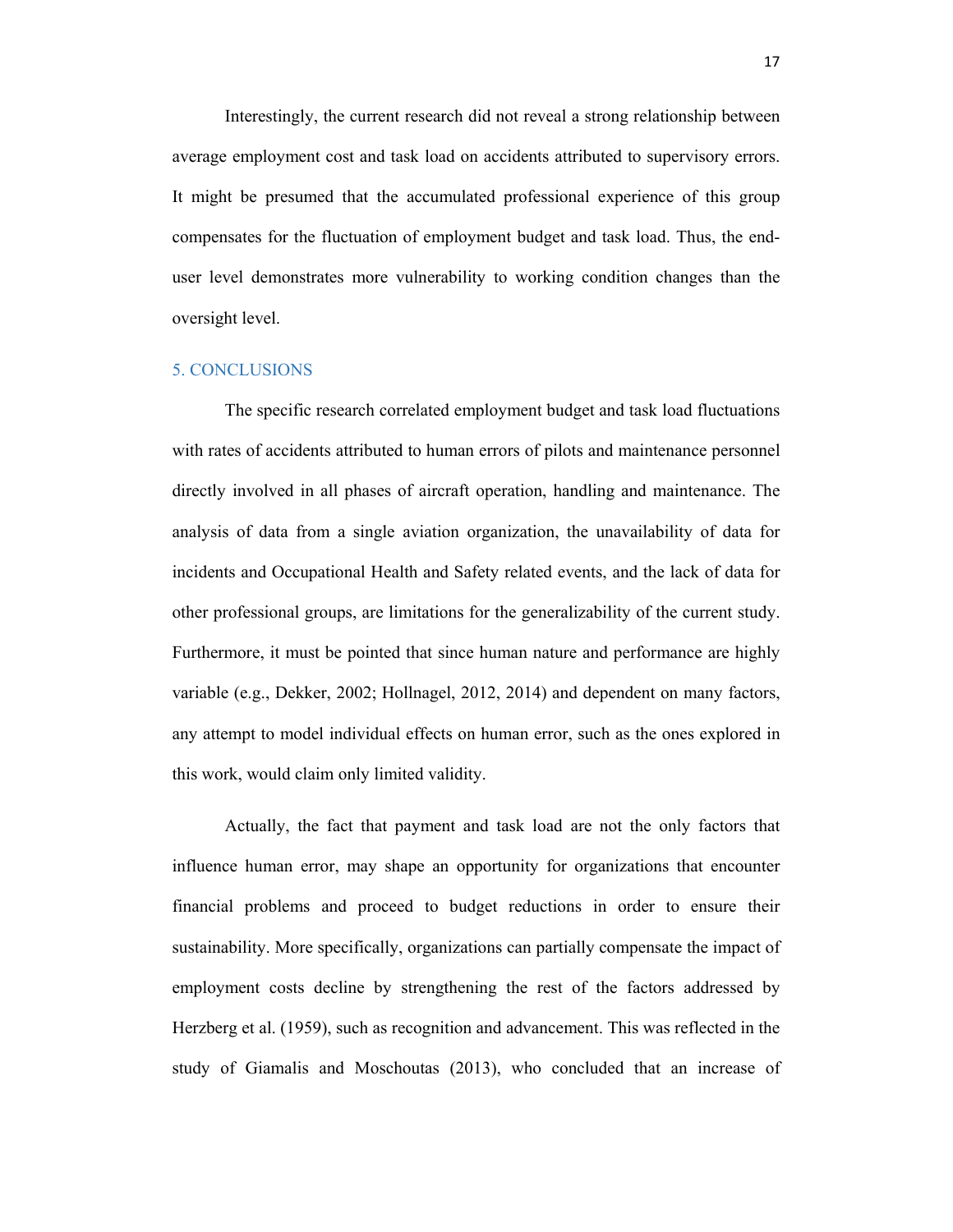management commitment to transparency and meritocracy could counteract the difficulties that employees faced during the Greek financial crisis.

 Taking into account that effects of payment on productivity have been studied in depth, the researcher prompts organizations to explore further the association between employment cost and task load fluctuations and human error. The extension of the current study to include variables that are probably important to search for (e.g., incidents, Occupational Health and Safety events, organizational level and professional groups) would facilitate such initiatives.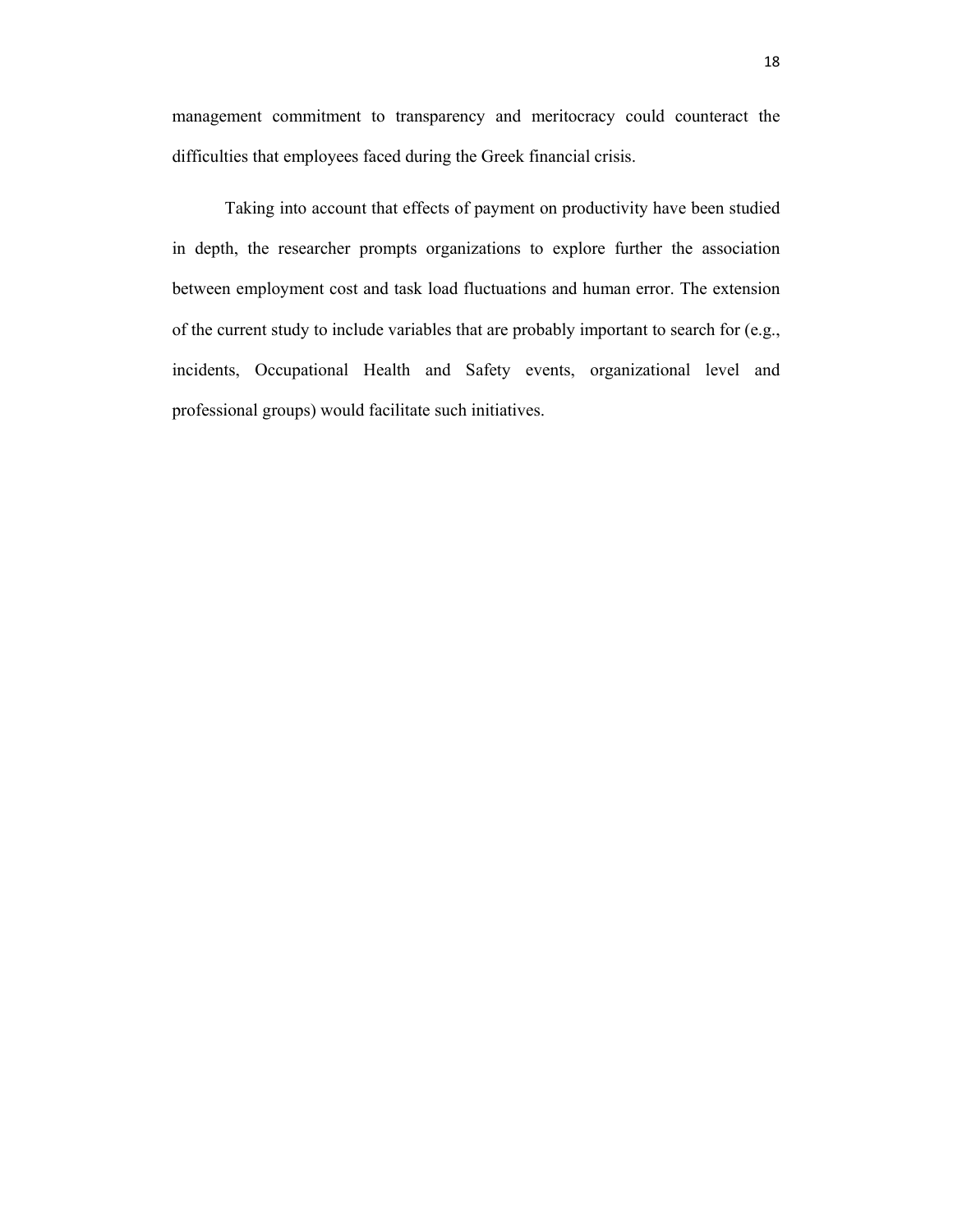### References

- Allsop, R., Eksler, V., Jost, G., & Popolizio, M. (2009). *2010 on the Horizon, 3rd Road Safety PIN Report.* Brussels: ETSC.
- Beutell, N. J., & Wittig‐Berman, U. (1999). Predictors of Work‐family Conflict and Satisfaction with Family, Job, Career, and Life. *Psychological Reports, 85*(3Pt1), 893‐903.
- Broman, M., Edmunds, D., Milner, M., Pentsil, G., & Young, L. (2014). The Tenuous Relationship between Salary and Satisfaction. *Journal of Behavioral Studies in Business, 7*, 1‐9.
- Brubaker, T. L., & Probst, T. M. (2001). The Effects of Job Insecurity on Employee Safety Outcomes: Cross‐sectional and Longitudinal Explorations. *Journal of Occupational Health Psychology, 6*(2), 139‐159.
- Dekker, S. (2002). *A Field Guide to Human Error Investigations.* UK: Ashgate & Cranfield University Press.
- Dekker, S. (2014). *Drift Into Failure.* UK: Ashgate.
- Denny, A. T., Feren, D. B., Locke, E. A., McCaleb, V. M., & Shaw, K. N. (1980). The Relative Effectiveness of Four Methods of Motivating Employee Performance. In K. D. Duncan, M. M. Gruenberg, & D. Wallis, *Changes in Working Life* (pp. 363‐388). NY: Wiley.
- Diener, E., & Tay, L. (2011). Needs and Subjective Well‐being around the World. *Journal of Personality and Social Psychology, 101*(2), 354‐365.
- Eksler, V., Holló, P., & Zukowska, J. (2010). Road safety performance indicators and their explanatory value: A critical view based on the experience of Central European countries. *Safety Science, 48*, 1142–1150.
- Gawron, V. J. (2008). *Human Performance, Workload, and Situational Awareness Measures Handbook.* Boca Raton: Taylor & Francis Group.
- Gerhart, B., Minette, K. A., & Rynes, S. L. (2004). The Importance Of Pay In Employee Motivation: Discrepancies Between What People Say And What They Do. *Human Resource Management, 43*(4), 381–394.
- Giamalis, P., & Moschoutas, P. (2013). Effects of the Greek Financial Crisis on the Flight and Ground Safety in the Hellenic Air Force. *BSc Thesis*. Greece: Hellenic Air Force Academy.
- Griffin, E. (1996). *Hierarchy of Needs by Abraham Maslow, a First Look at Communication Theory.* NY: McGraw‐Hill.
- Gupta, N., Jenkins, D. G., Mitra, A., & Shaw, J. D. (1998). Are Financial Incentives Related to Performance? A Meta‐Analytic Review of Empirical Research. *Journal of Applied Psychology, 83*, 777–787.
- Guzzo, R. A., Jette, R. D., & Katzell, R. A. (1985). The Effects of Psychologically Based Intervention Programs on Worker Productivity: A Meta‐analysis. *Personnel Psychology, 38*, 275–291.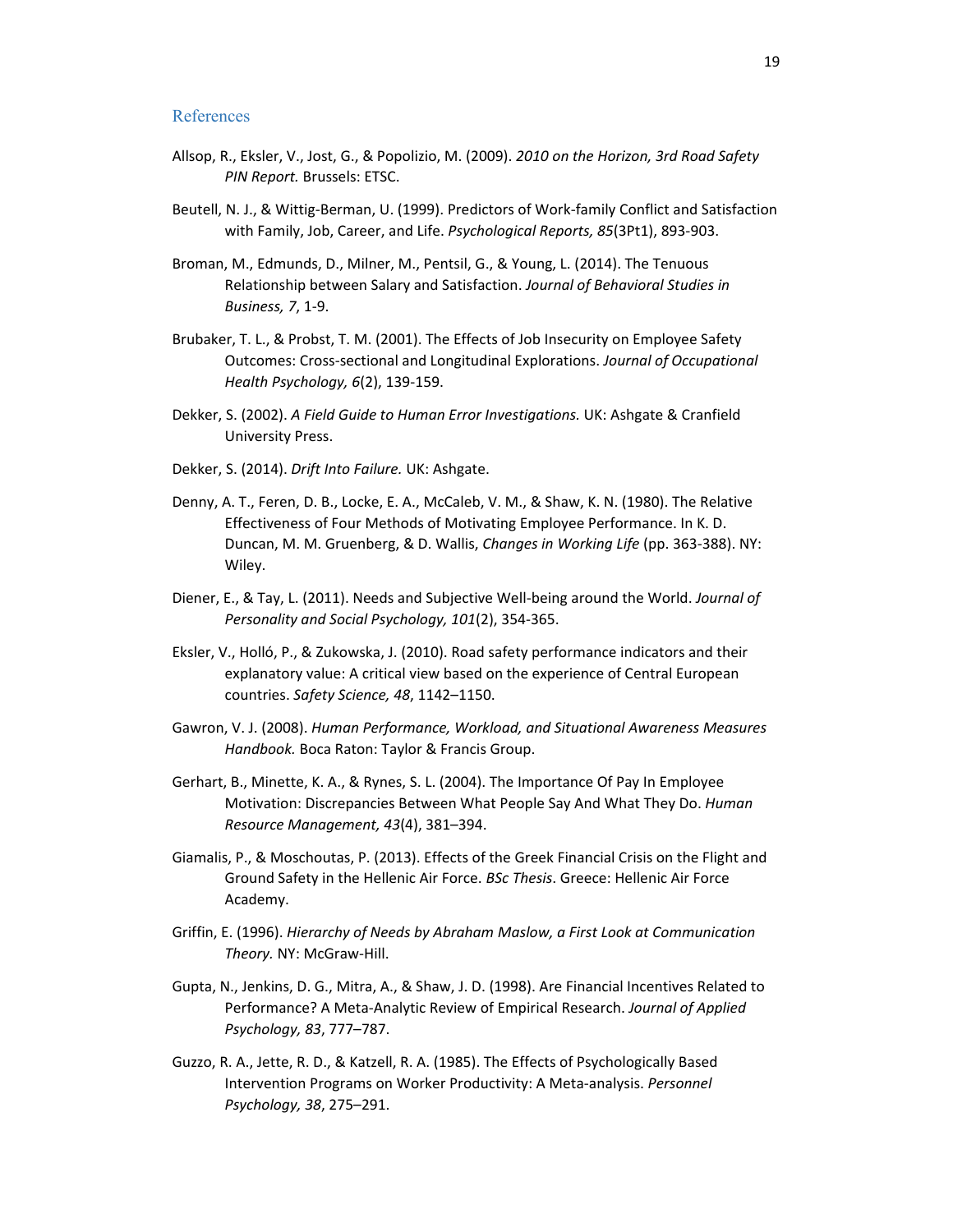Herzberg, F., Mausner, B., & Snyderman, B. (1959). *The Motivation to Work.* NY: Wiley.

- Hilburn, B., & Jorna, P. G. (1999). Workload in Air Traffic Control. In P. A. Hancock, & P. Desmond, *Stress, Workload, and Fatigue: Theory, Research, and Practice.* USA: Lawrence Erlbaum Associates.
- Hollnagel, E. (2012). *FRAM The Functional Resonance Analysis Method.* UK: Ashgate.
- Hollnagel, E. (2014). *Safety‐I and Safety‐II: The Past and Future of Safety Management.* UK: Ashgate.
- Huizinga, G. (1970). *Maslow's Hierarchy in the Work Situation.* Groningen: Wolters‐ Noordhoff.
- ICAO. (2004). Human Factors Digest No.16: Cross‐Cultural Factors in Aviation Safety. *Circular 302‐AN‐/75*. Montreal, CA: International Civil Aviation Organization.
- ICAO. (2013). Safety Management Manual. *Doc. 9859*. Montreal, Canada: International Civil Aviation Organization.
- Igalens, J., & Roussel, P. (1998). A Study of the Relationships between Compensation Package, Work Motivation and Job Satisfaction. *Journal of Organizational Behavior, 20*, 1003‐1025.
- Judge, T. A., Piccolo, R. F., Podsakoff, N. P., Rich, B. L., & Shaw, J. C. (2010). The Relationship between Pay and Job Satisfaction: A Meta‐analysis of the Literature. *Journal of Vocational Behavior, 77*, 157–167.
- Judiesch, M. K. (1994). The Effects of Incentive Compensation Systems on Productivity, Individual Differences in Output Variability and Selection Utility. *Doctoral dissertation*. University of Iowa.
- Karanikas, N. (2015). An Introduction of Accidents' Classification Based on their Outcome Control. *Safety Science, 72*, 182‐189.
- Leveson, N. (2004). A New Accident Model for Engineering Safer Systems. *Safety Science, 42*(4), 237‐270.
- Luthans, F., & Stajkovic, A. D. (1997). A Meta‐Analysis of the Effects of Organizational Behavior Modification on Task Performance, 1975–1995. *Academy of Management Journal,, 40*, 1122–1149.
- Maslow, A. H. (1954). *Motivation and Personality.* NY: Harper and Bros.
- Mavor, A. S., McGee, J. P., & Wickens, C. D. (1997). *Flight to the Future: The Human Factors of Air Traffic Control.* Washington: National Academy Press.
- Pardee, R. L. (1990). *Motivation Theories of Maslow, Herzberg, McGregor & McClelland: A Literature Review of Selected Theories Dealing with Job Satisfaction and Motivation.* Retrieved 12 10, 2014, from Education Resources Information Center: http://eric.ed.gov/
- Rasmussen, J. (1997). Risk Management in a Dynamic Society: A Modelling Problem. *Safety Science, 27*, 183‐213.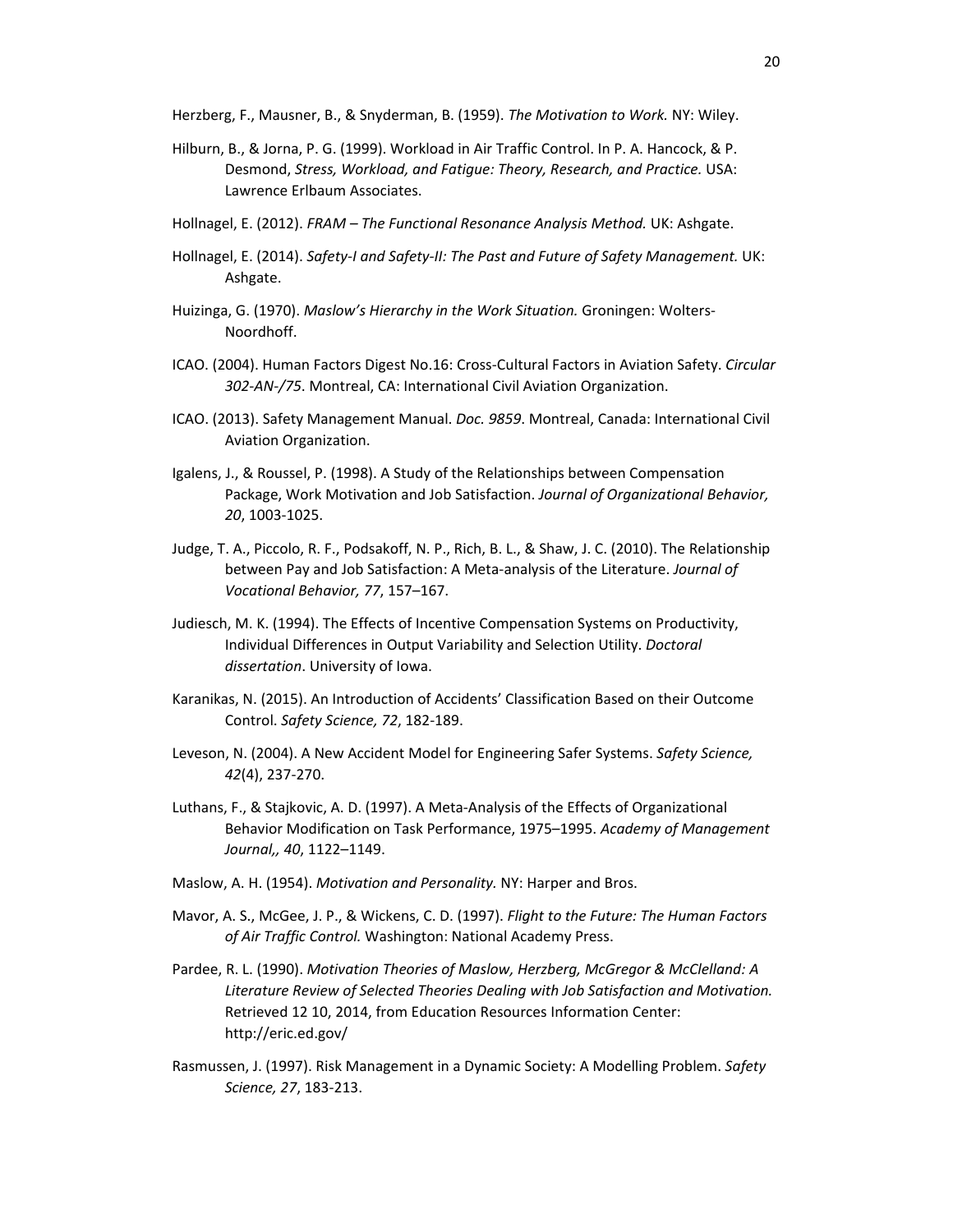- Stone, G., Gulick, R. K., & Gabriel, R. F. (1984). *Use of Task/Timeline Analysis to Assess Crew Work‐load.* Longbeach: Douglas Aircraft Company.
- Stranks, J. (2006). *Health & Safety Handbook.* London: Kogan Page Ltd.
- Stranks, J. (2008). *Health & Safety at Work: An Essential Guide for Managers.* UK: Kogan Page Ltd.
- Yankelovich, D. (1981). Stepping off Maslow's Escalator. In D. Yankelovich, *New Rules: Searching for Self‐Fulfilment in a World Turned Upside Down* (pp. 231‐240). NY: Random House.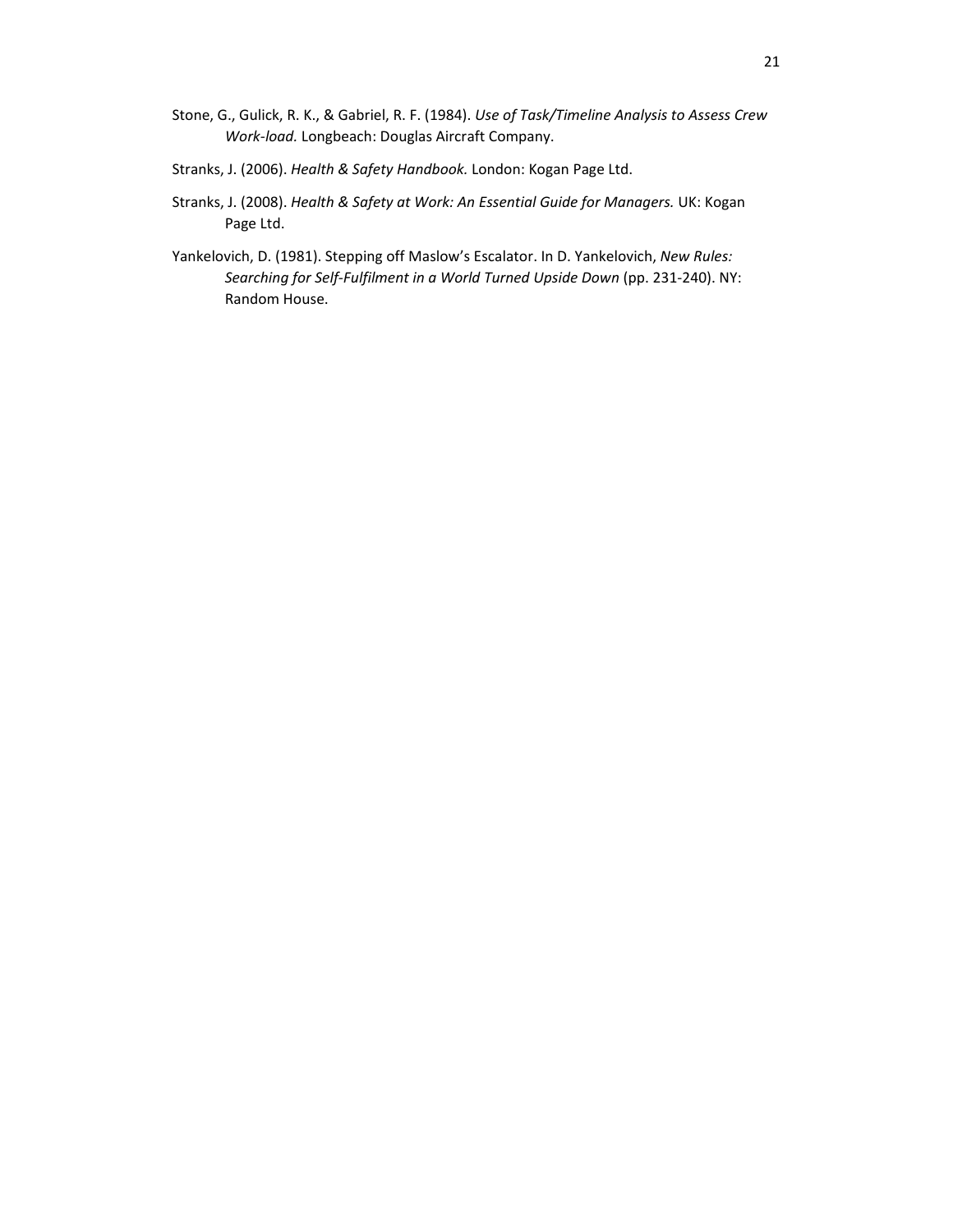# APPENDIX



*Figure 1: Scatterplot of per capita cost VS crew error accident rate (per 100,000* 

*flying hours)*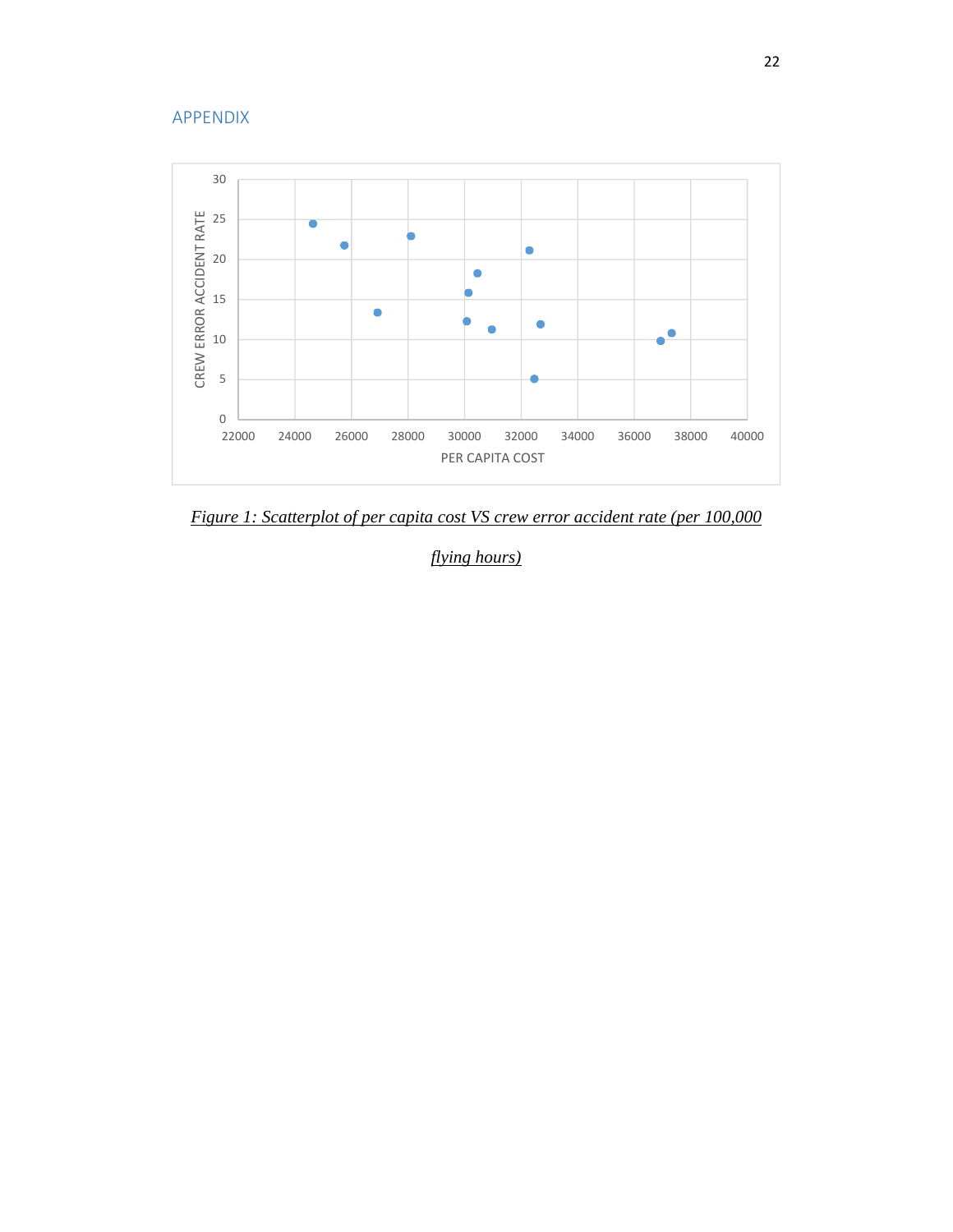

*Figure 2: Scatterplot of per capita cost VS maintenance staff error accident rate (per* 

*100,000 flying hours)*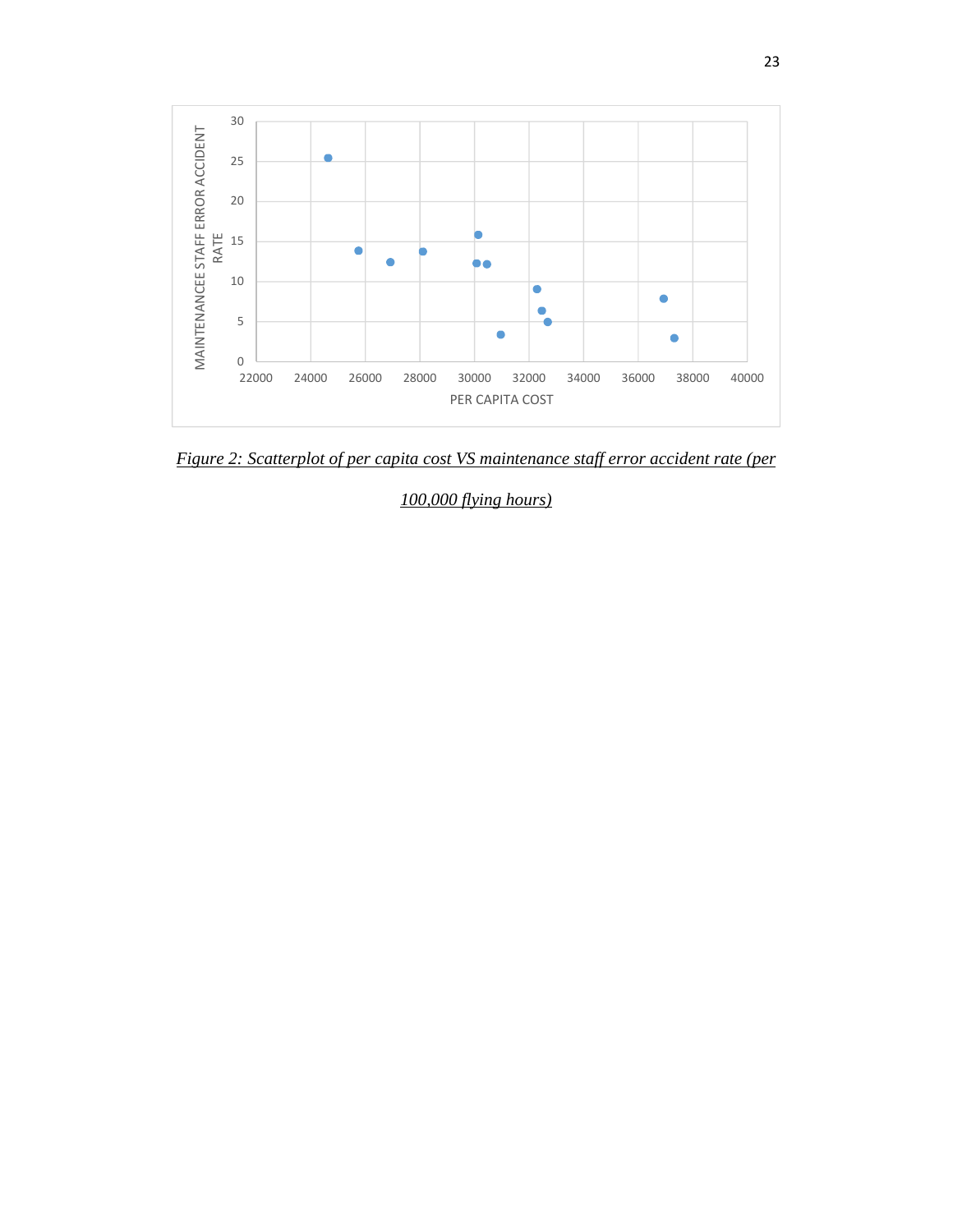

*Figure 3: Scatterplot of per capita cost VS total human error accident rate (per* 

*100,000 flying hours)*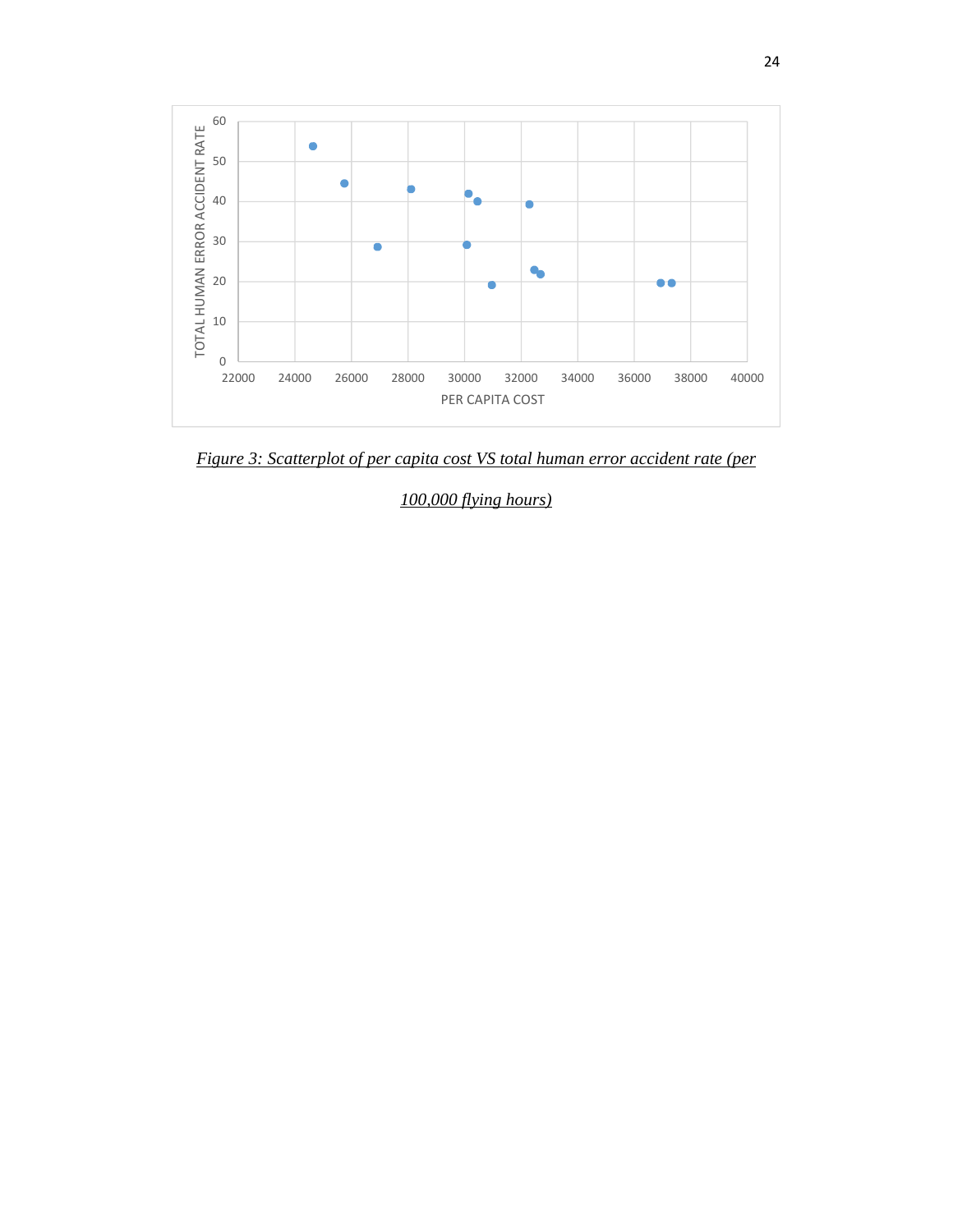

*Figure 4: Scatterplot of average task load VS crew error accident rate (per 100,000* 

*flying hours)*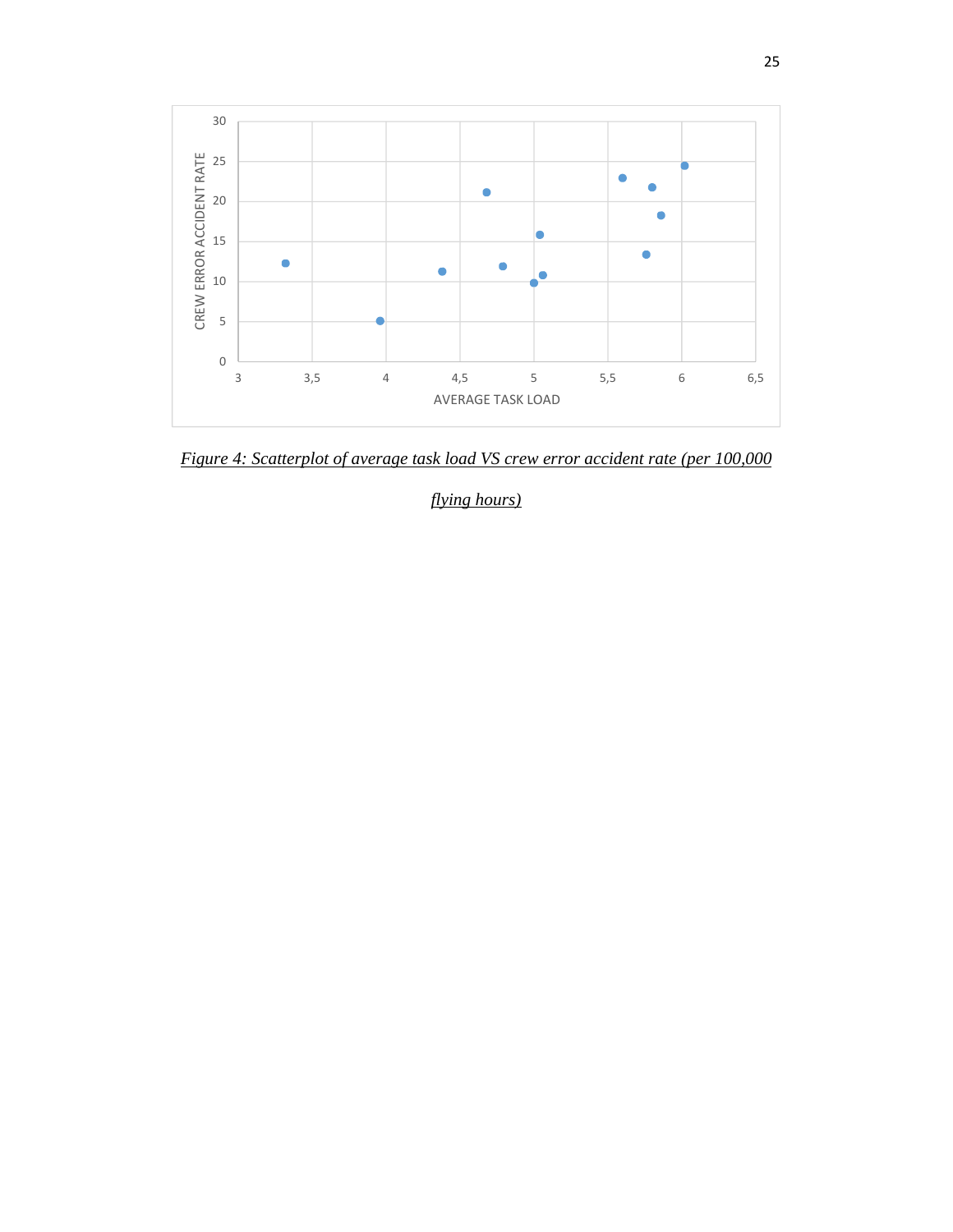

*Figure 5: Scatterplot of average task load VS end-user error accident rate (per* 

*100,000 flying hours)*